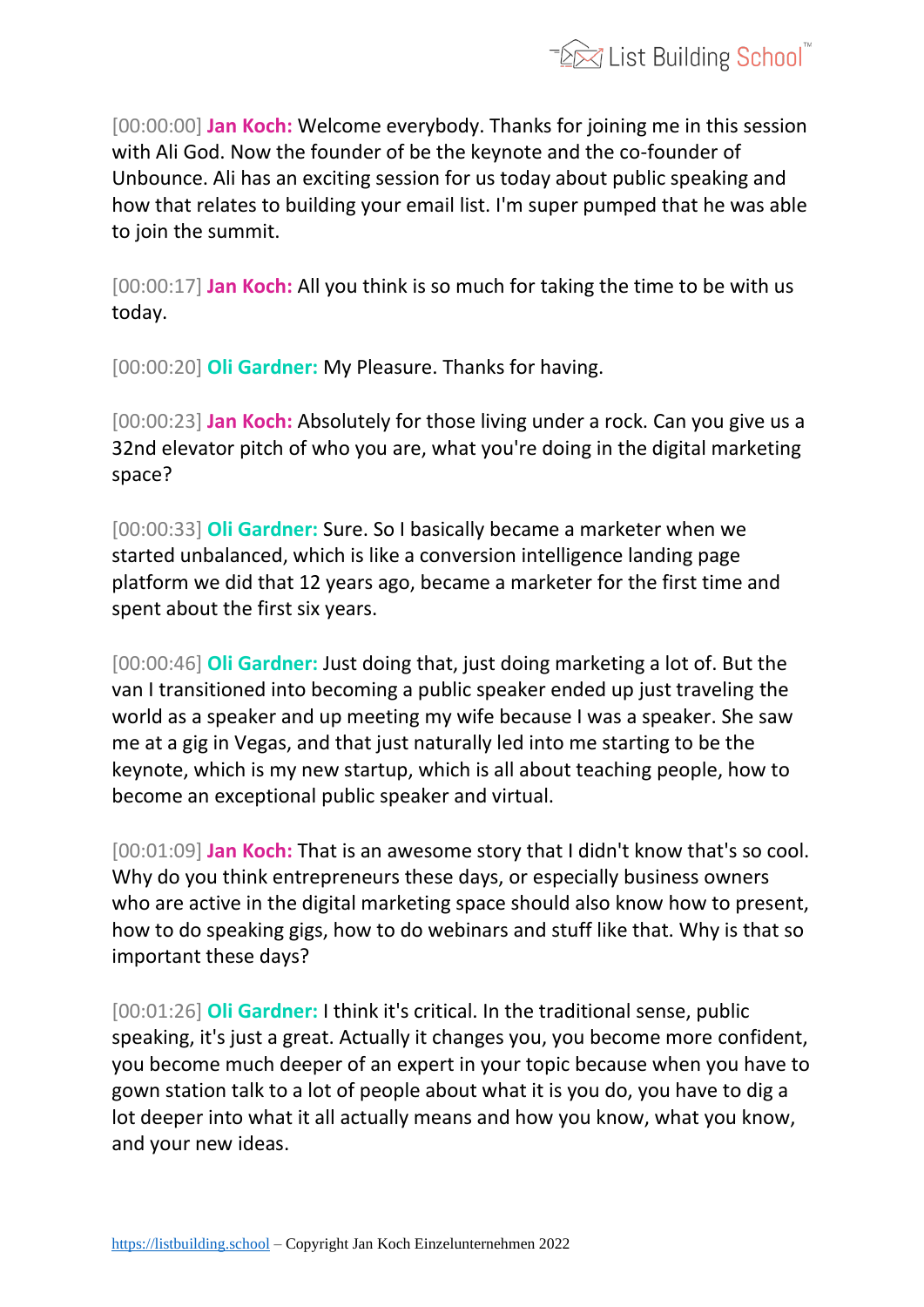

[00:01:48] **Oli Gardner:** So that helps you become better at what you do. But now it's even more important because everything's virtual. That everybody has to do presentations, whether, you're on zoom all the time. It's something that everyone's doing, not just a few people who want to be speakers and just there are a lot of bad talks in the real world.

[00:02:08] **Oli Gardner:** There's a lot of bad presentations online. And you we've all been in them, you're sitting in a meeting and it's really dull. The slides are terrible. The presenter is monotone and slow and makes a lot of mistakes and not their fault. They haven't learned how to do it. Yeah, exactly. Yeah. And it's learning just a few core skills can make you significantly better than pretty much.

[00:02:32] **Oli Gardner:** Everyone else takes a lot of time and practice to get exceptional, but you can accelerate very quickly.

[00:02:39] **Jan Koch:** Yeah. And th this is why I'm so excited to have you on, because obviously we want to talk about building your email list as a speaker. And if you are one of those dull presenters who cannot engage the audience for the sake of it, there's no chance that you're building an email list.

[00:02:57] **Jan Koch:** So how do, where do we even start with that?

[00:03:02] **Oli Gardner:** For one of the first things to do is define your purpose, who you are. Because it's different based on your context, maybe if you work for a company, then maybe the purpose of what you're doing is brand or product awareness. It could be trying to get customers or leads or clients, clients, if you're a consultant but if it's your goal is more personal, like you wanna develop your personal brand, become either an industry subject matter expert known for that.

[00:03:29] **Oli Gardner:** Or you want to become, you want fame or notoriety or to become a household. Knowing those things helps guide the way you present and the things you try and get people to do or experience during your talk, because there's no point in having a goal that my, my company needs leads, and then you go out there and all you're doing is something that elevates you as someone who's considered blah-blah-blah.

[00:03:57] **Oli Gardner:** If you're not actually putting in. Content or calls to action or whatever it is in order to get leads. So first it's defining why you're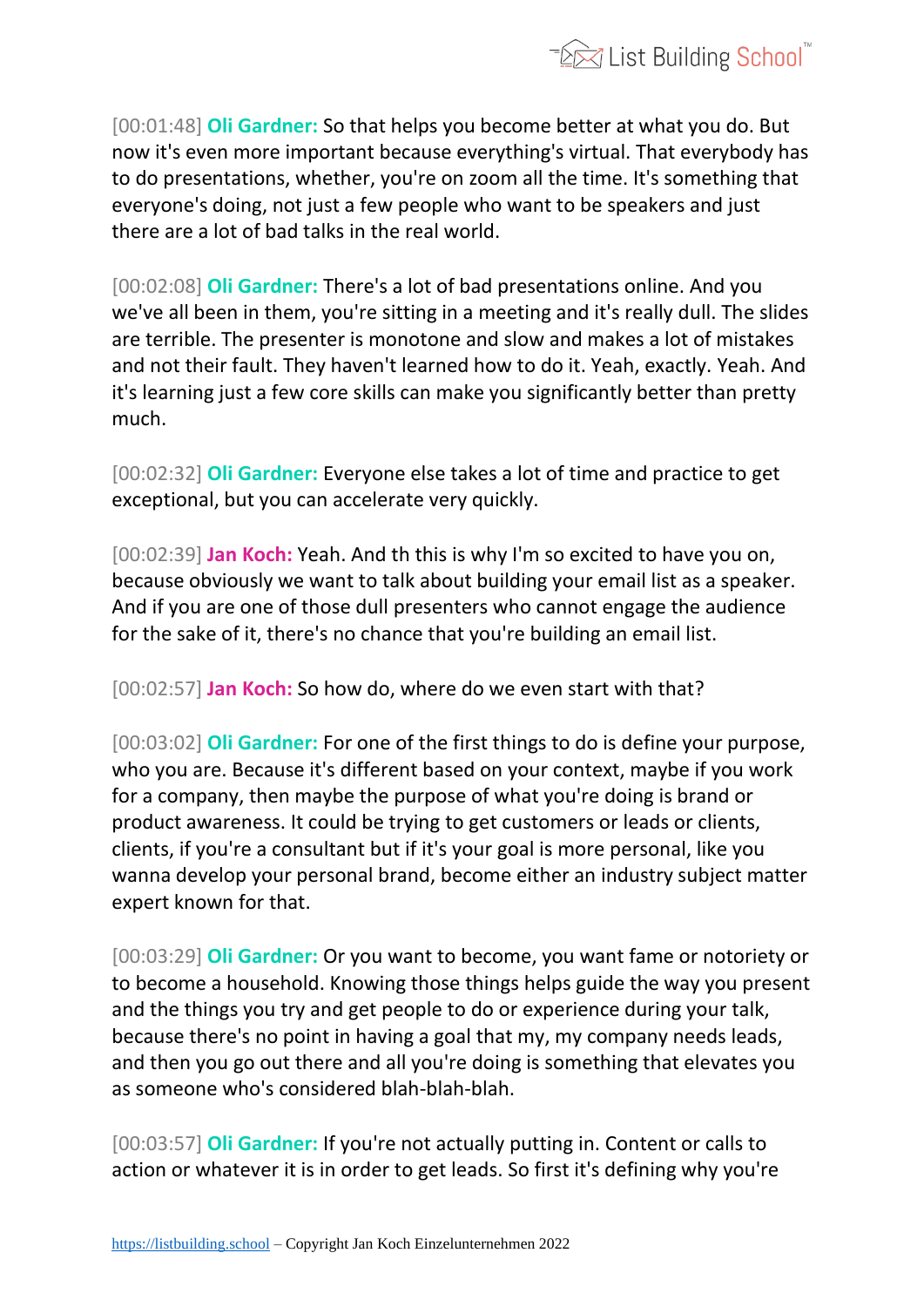

doing what you're doing. And then the number one thing, this is the first thing you should do, but it's the most important when you're giving a talk.

[00:04:16] **Oli Gardner:** It's very common that throughout your talk you'll have links to things, tools that you recommending articles, whatever it is, things you're referencing. Everybody does it. And. But when it's done wrong, it's usually a big, long URL, but is impossible for people to remember or write down or whatever in the moment.

[00:04:35] **Oli Gardner:** And there's lots of them. That's the wrong way to do it the right way. And know, this goes to my background with Latin bands, but you should have a landing page for every single gig you do every single, if you have one talking to a 10 times a different landing page for every single event, and the reason you do that is throughout your.

[00:04:54] **Oli Gardner:** You just referenced that one URL and you shorten it with Bitly or something and you say everything. I talk about every tool, my slides, all that stuff will be on this landing page. That way. It's only one thing to remember, and you're in control because if it's all embedded in your slides, all of these things it's done, it's locked in and there's nothing you can do about that.

[00:05:15] **Oli Gardner:** So you made a mistake or the Link's broken, things like that. He's a Lennon patient. You're in control. You can change it afterwards. You can add more stuff. And you're you are then able to guide people because nobody likes a salesy speaker, don't pitch on stage, be, be awesome and drive people to that landing page to get your slides.

[00:05:37] **Oli Gardner:** That's the number one thing, all the things I mentioned, but also to download the PDF, the slides, get people there, and then you have an opportunity to add in a little bit more, if things that you want. Sale or continue down a path ways because they showed up because they like you and they thought your content was awesome.

[00:05:57] **Oli Gardner:** So you know that you've brought them there at that point. When you're speaking to someone, if you're trying to sell, they're going to get, they're going to just go, ah, this is awful. That's not why I came here. I came here to learn, but if they came to your landing page, they've got a level of interest.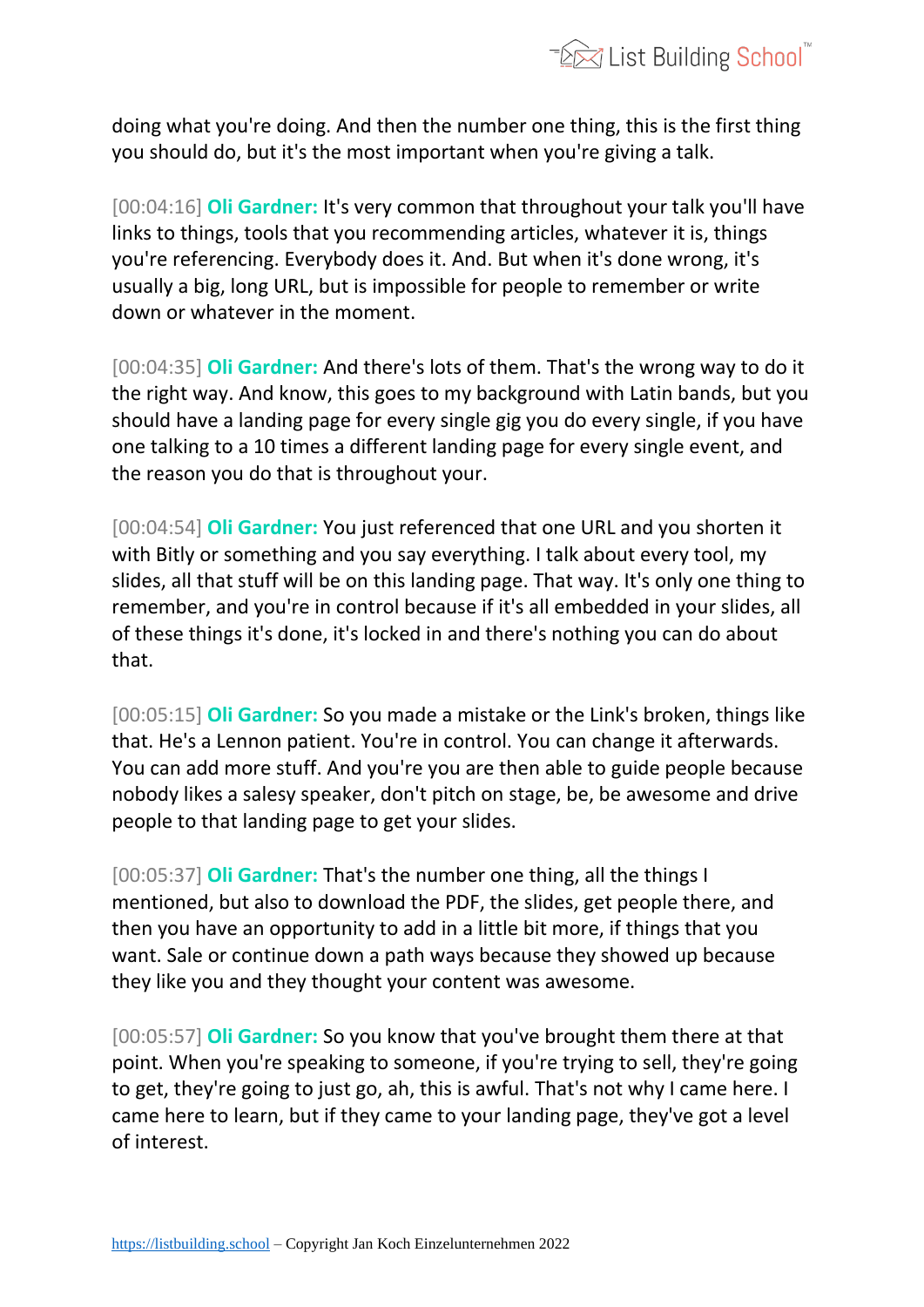

[00:06:11] **Oli Gardner:** So that's when you start trying to engage them and get their email address and push them a little bit further along in that.

[00:06:19] **Jan Koch:** Do we keep that content on the landing page for free? Or do we get that with an email opt-in or is it just a case by case decision based on the audience that we have? Great

[00:06:28] **Oli Gardner:** question.

[00:06:29] **Oli Gardner:** Yeah, that's a great question. Don't get your slides. That's rude. The event organizers going to send them out anyway and they have it, unless you, some speakers do not share those slides and that's fine. Usually it's paid speakers are professional. 'cause they want to really make sure nobody sees this presentation apart from the audiences they're being chosen and paid to go speak in front of.

[00:06:52] **Oli Gardner:** So that's important for them, but typically you show your slides and they've already seen it. So just give them for free the things you do want to use a form for is something extra. One of the, maybe ebook or whatever, but I think one of the very best things you can do to get them on your email list is super relevant, but say something like get the 15 advanced tips.

[00:07:16] **Oli Gardner:** I couldn't put in my presentation. So now you're saying nice, they're interested in you. And it's I've got even more of that same stuff. And I got more in depth stuff, more advanced. So whatever it is, it's extra. They're going to want that because they came to your landing page because they want your slides or they're interested in you.

[00:07:36] **Oli Gardner:** That is, I think the fastest way you will get them to continue and give you the email address instead of I love, yeah. Instead of just getting the whole thing or getting slides down, give them something like that. This is so you've got a course. You've got a course, try and get him on there. If there's a free portion of it or give them an event specific discount code.

[00:07:55] **Oli Gardner:** That's just for the. 20% off my course, just for you, this will expire. No one else gets this bill, things like that are going to get people. Interested. And that's the beauty of the landing page. People have a level of interest when together.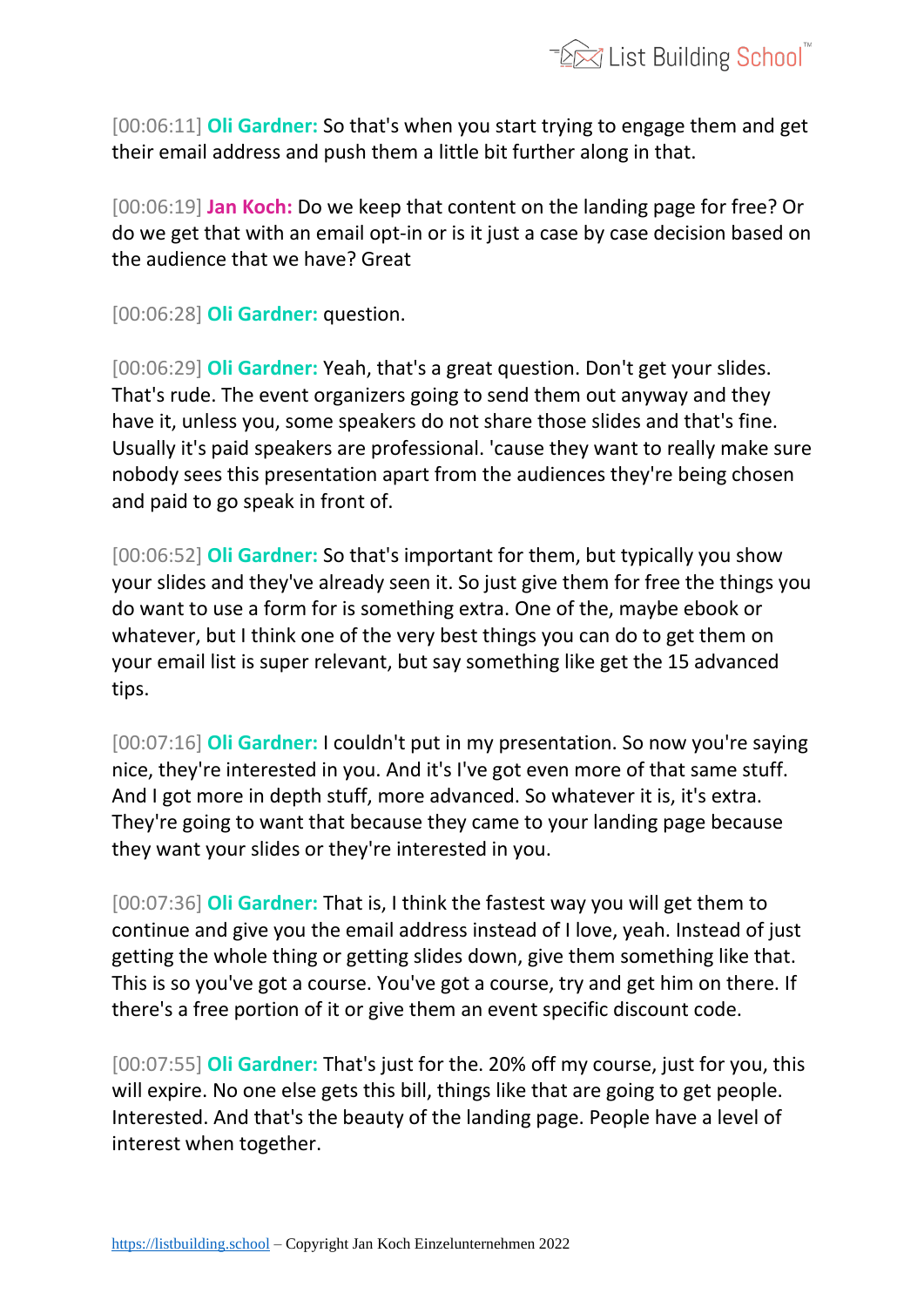[00:08:10] **Jan Koch:** Yeah. And it's also leveraging a concept that has already proven itself over and over again, because essentially it's like a content upgrade for blog posts where you give them something that dives deeper into that.

[00:08:22] **Jan Koch:** And just having that as a landing page offer as well. It's so cool. And then what I probably like the most about this concept is that it makes everything measurable because you can measure how much traffic you get on that landing page. And that helps you decide, do we want to take a speaking gig with that company or with a co-host for the webinar again or not?

[00:08:42] **Jan Koch:** Yeah.

[00:08:43] **Oli Gardner:** Yeah, for sure. And with virtual events it's even more effective because people are already in that mindset and it's much quicker for them to go do that. If someone's watching you in an event, In real life event, it might be one of the events that has tables, desks or something. So they'll have a laptop, but if it's more than an auditorium and a theater where it's like this people might have phone, but they're probably not going to dig any deeper at that moment.

[00:09:09] **Oli Gardner:** So Boone's virtual, they're sitting right there and you're going to get feedback immediately. You could even see it. If you can have a window of my presenting of the stats of visitors to your landing page, in life, as in lead gen people do what you ask to a certain level. So you can tell people practices and have a reason for doing it and have it a way to make it more engaging for make it interactive in the middle of your talks, say, okay, now I want you to go to that learning.

[00:09:36] **Oli Gardner:** Blah, blah, blah. There's a thing there when you see now that yeah. Do you know, there's a video there? It's not in my slides. Watch that. Now it takes 20 seconds. And then we'll start again, by doing that, they've already gone there. They've got to open a tab. They're used to seeing that they're like, oh, there's some cool stuff on there.

[00:09:54] **Oli Gardner:** And that way you don't have to wait until after the fact and hope they go there. So yeah, these little techniques that you can try to make sure. People go there. And like you say, measurability, you can see traffic, you're going to have your conversion rate. If you have conversions for different things on the page, and it's just turning into.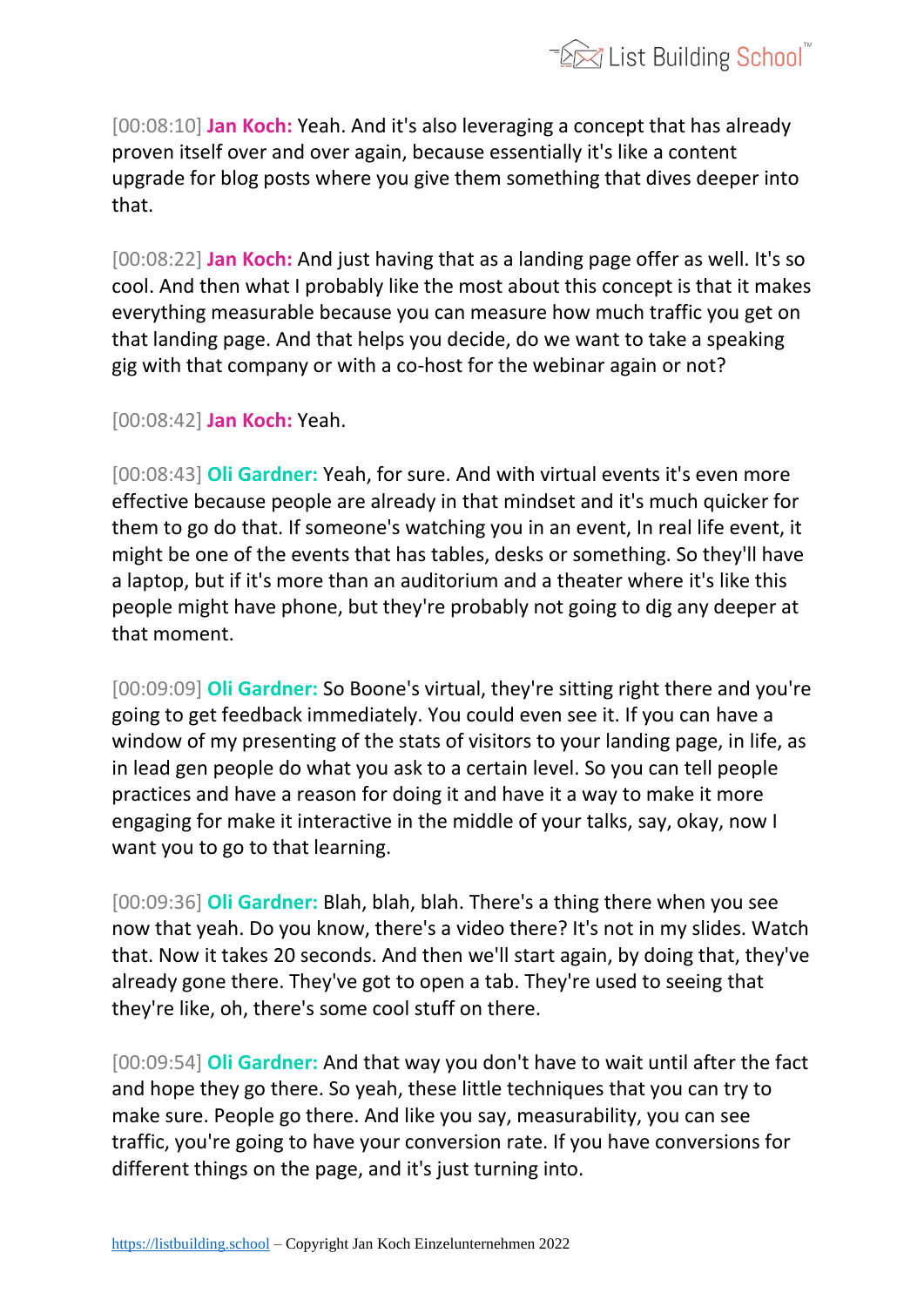

## [00:10:14] **Oli Gardner:** And it's just

[00:10:15] **Jan Koch:** So you're connecting to marketing channels essentially right there, public speaking, and then the website based marketing, which is super cool. And I would say the prerequisite for having the attention to, even if we're having people go to the landing page is that you need to have the attention of that audience.

[00:10:32] **Jan Koch:** And you have one very exciting strategy on your blog. I think it's called the quick, cute inter. Oh,

[00:10:42] **Jan Koch:** tell us a little bit more about that please, because I thought that was such a genius concept. It

[00:10:47] **Oli Gardner:** stands for question is impossible not to answer. So one of the things people fail at on when they're speaking is audience engagement, doing it in the wrong way. You'll have someone come on stage.

[00:10:59] **Oli Gardner:** This is often it applies to online and offline, but I'll come on and go. How's everyone doing? You having fun? Everyone's I'm tired, but that's a super open-ended question that I've got a different, I don't want to answer that. My answer is 15 sentences long, or they're going to, there's going no.

[00:11:14] **Oli Gardner:** So like you're getting nothing from the audience. Cause they're all thinking a different thing. You need to ask a question that will inspire them to answer and get everyone participating. And you can just, you can have fun with it. You want a question that people identify with that? Being concerned, they're giving away information by themselves because sometimes if you're asking a question, people are like, yeah, I haven't answered if I don't want these people around me to know, or my boss or whatever.

[00:11:47] **Oli Gardner:** Yeah. I've been next to you. So you just, one of the things I love doing is I was doing a bit about having an opinion and one of my talks, and I said, the only thing you need to know about having an opinion is, and then I show I do a survey of like toilet paper, whether you have it over or under, everybody has a perspective on that.

[00:12:07] **Oli Gardner:** Everybody has an opinion. Everybody does it. One of those ways. They don't care, but they understand it. So who's over 90% of the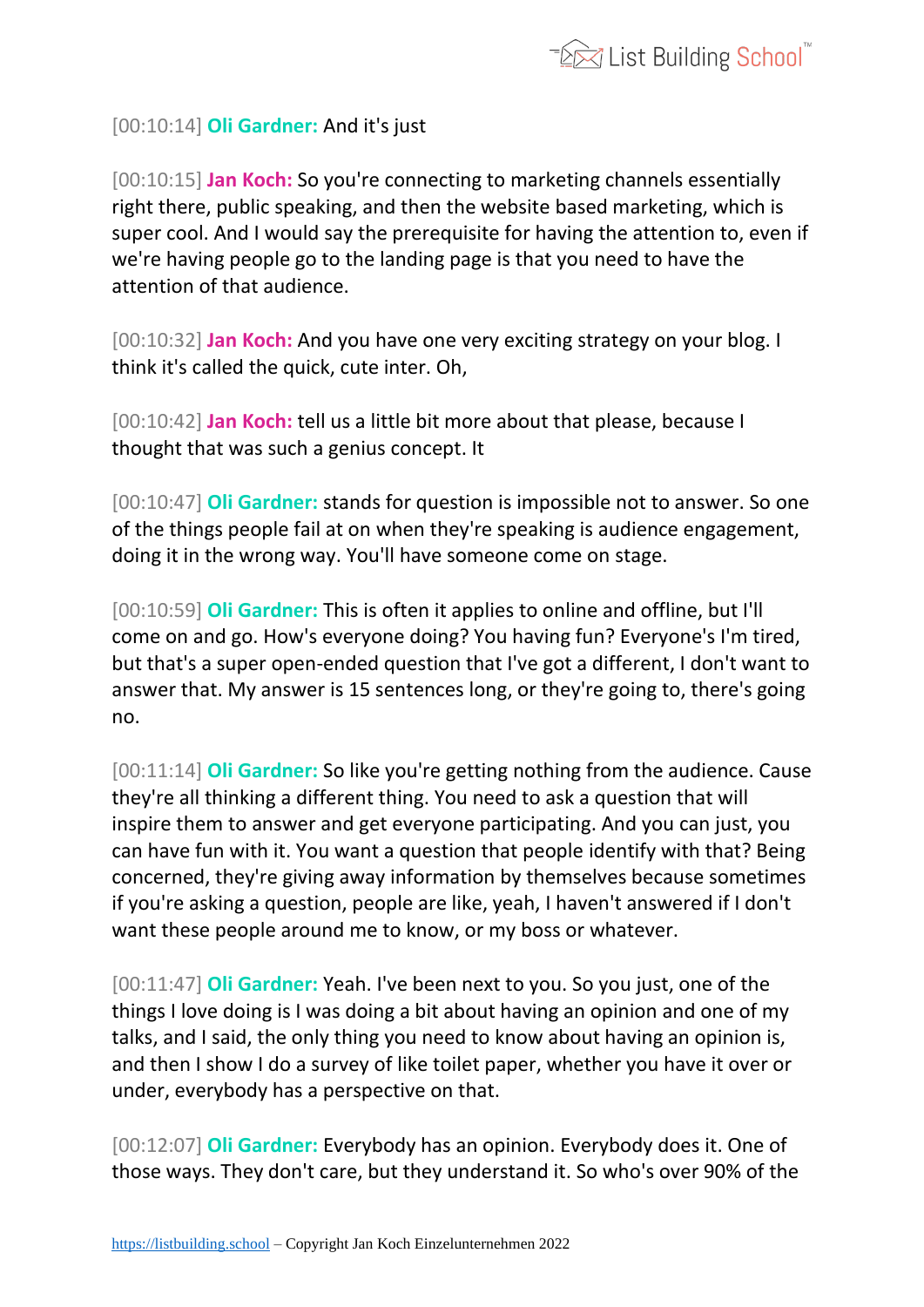

audience will raise their hand at that point. And under I'm like, know, you're all wrong, but you can have fun like that. It's just finding those questions that will get everyone.

[00:12:24] **Oli Gardner:** Or the question that makes everybody say yes raise your hand. If you've ever driven a car or been in a car or seen a car, you layer on so many versions of this response to everyone was like no. Okay. Yeah, that's me. And then the whole audience is with you at that point and it's fun.

[00:12:41] **Oli Gardner:** So that's how you get.

[00:12:43] **Jan Koch:** Yeah. It said something that you would do to what the beginning of the speaking gig. And then you sprinkle elements like this in every 10 minutes, every 15 minutes or something to keep people engaged, or how would you use this strategy?

[00:12:57] **Oli Gardner:** I would use it for two reasons.

[00:12:58] **Oli Gardner:** One for fun, just plan it in your talk so that, when you get to this part, you're going to have a bit of fun. You should be very intentional about designing things like into your talk. Don't rely on things actually being. Plan for it, practice it and know that this thing is going to cause that reaction.

[00:13:17] **Oli Gardner:** So that's one, but then do it when you need to segment the audience. So you can, it's much more engaging when you can break the audience down and talk to them based on how they responded. If you like something simple are you an in-house marketer or do you work for an agency or. You get a rough sense of that 90% of people here agencies.

[00:13:41] **Oli Gardner:** Okay. And you can refine your messaging. You can talk, you can just go a quick my content or, and be prepared with that as well. If you're going to ask that question. No, what you're going to do based on the responses, this is a lot of, one of them you go like now you can start talking to them about different aspects of your content and just becomes more and more relevant when you do that.

[00:14:02] **Oli Gardner:** And it's more fun because you're. It's great for doing that.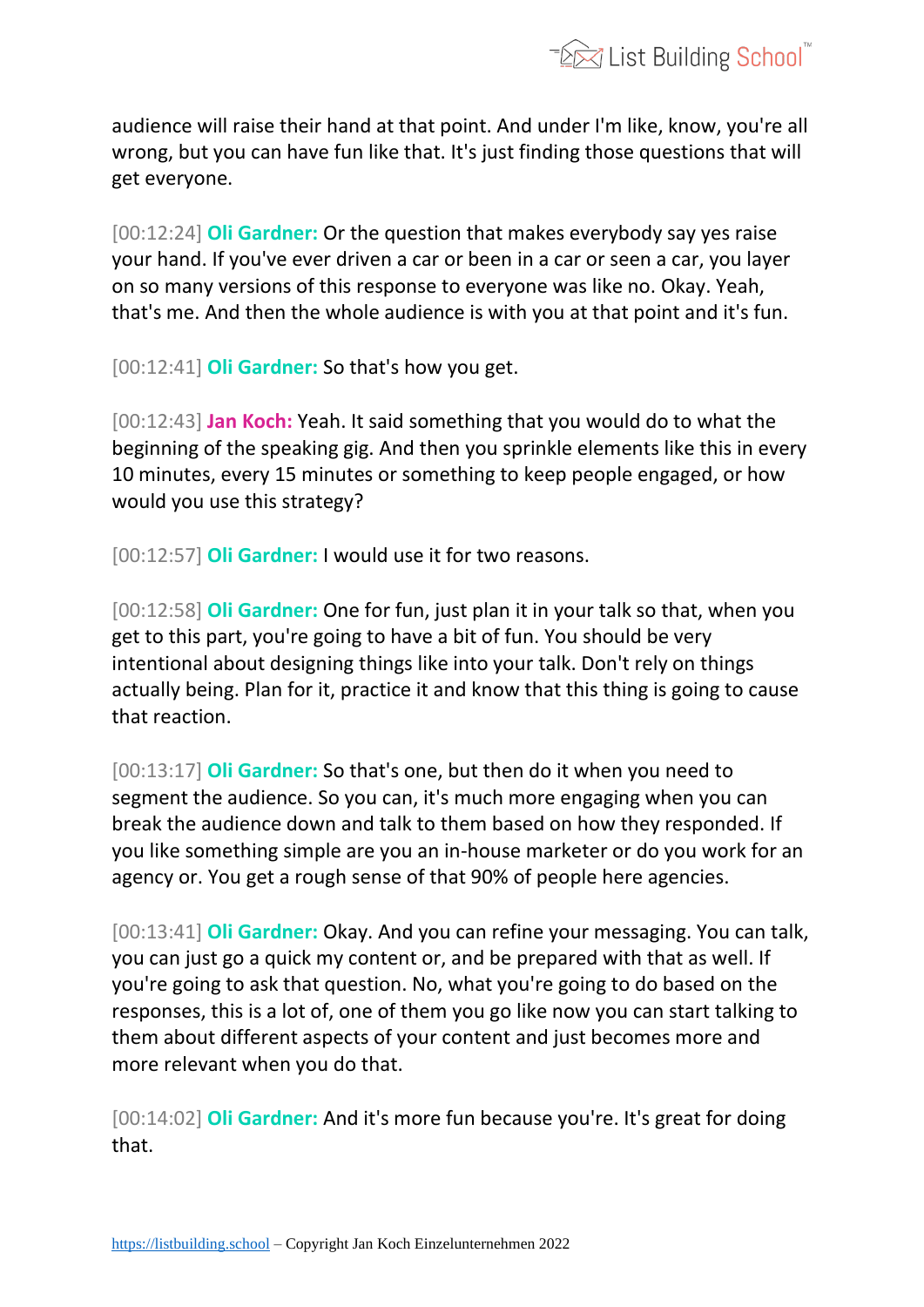

[00:14:06] **Jan Koch:** So it's essentially a tool that helps you refine the messaging as the presentation goes along so that you can make sure that you're always relevant and catering to the needs of the audience.

[00:14:17] **Oli Gardner:** Exactly. Yeah.

[00:14:19] **Jan Koch:** Yeah.

[00:14:19] **Jan Koch:** That's fantastic to hear. What other tips do you have for people who are presenting online mostly to keep their presentations and engage with.

[00:14:27] **Oli Gardner:** One of the toughest things, I rely on laughter for my energy. That's what my number one goal when I'm presenting is to make people laugh and then I want to inspire them and have very actionable stuff.

[00:14:38] **Oli Gardner:** But the reason that's my focus is it gives me the energy to become better. So the more people laugh or get a response, I get better and better throughout the talk. So when you're doing virtual presentations, you can't hear them. So I have

[00:14:56] **Jan Koch:** other people on the call with you. Yeah.

[00:14:59] **Oli Gardner:** Yeah. I have to rely on my experience knowing that this is a funny segment and people are laughing.

[00:15:05] **Oli Gardner:** I can't tell, but I have to pretend, and imagine that. But so basically the toughest thing, my point being the toughest thing, when it's virtual is engaging and you want to try and make eye contact it's. Because you can't see them and you have to train yourself to look at the camera, which can be difficult, especially if you have a laptop and you've got slides, you're going to be looking at your slides.

[00:15:30] **Oli Gardner:** The camera's right here. It's a really big jump from there to there because you're so close. So people are going to see you looking at the slides and you're not looking at them. What I've got right now. I've got my camera there. I have a monitor behind it. I've got some notes. I. You on the video here. So when I'm talking to you, I can look beyond that at slides.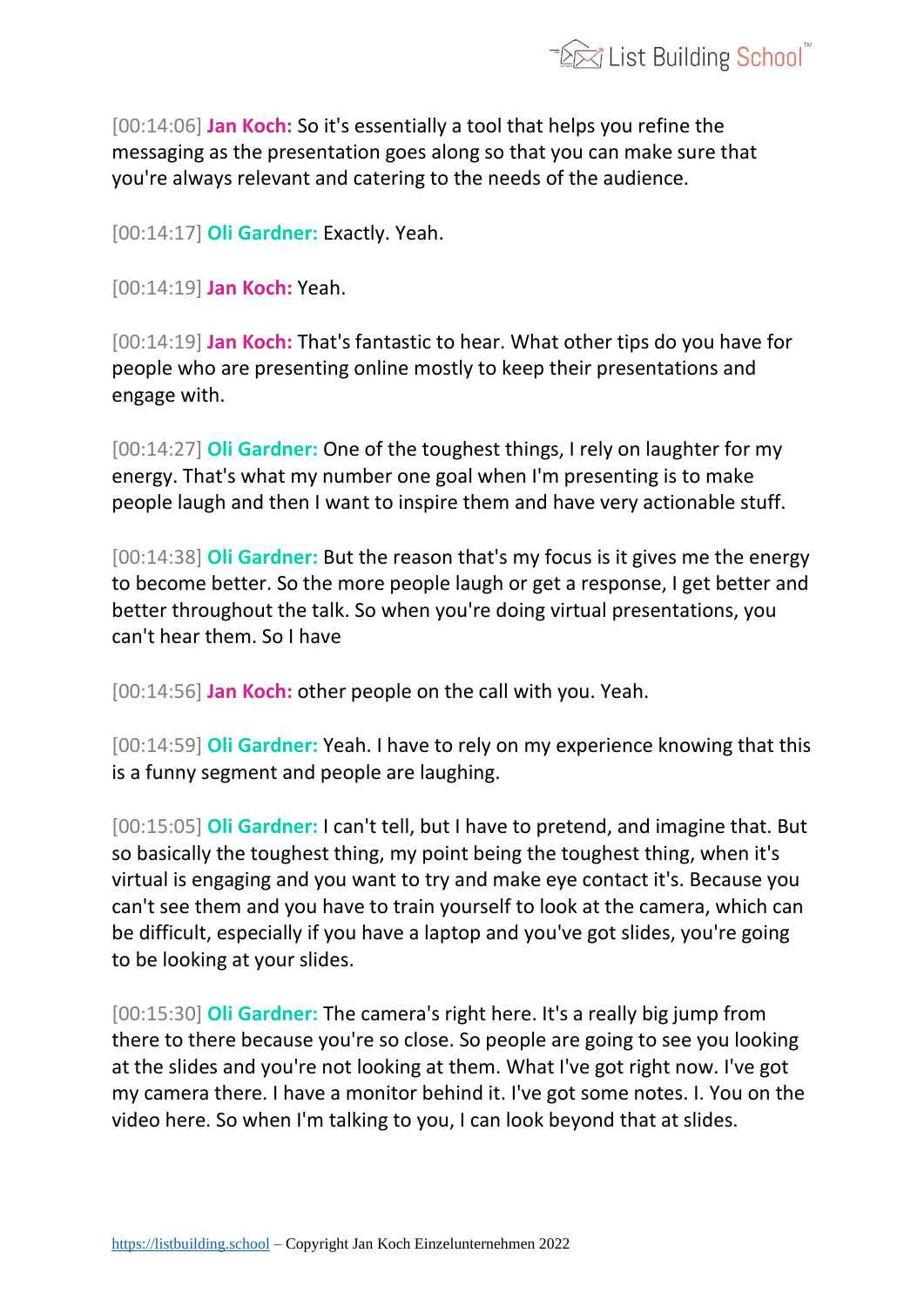

[00:15:53] **Oli Gardner:** So whatever I'm looking right through the camera. So I have that level of engagement also having the right height. You don't want to be looking down on the audience.

[00:16:02] **Jan Koch:** Yeah. People can see me going from watching on the monitor to watching it through the lens. Yeah,

[00:16:09] **Oli Gardner:** definitely. Yeah. And there's that if you do have the further away.

[00:16:13] **Oli Gardner:** The better it is because when you're close, yeah. Steep angle, further away you are slides the camera, whatever it is less. So the more you can do that, obviously, if you don't have a zoom on the camera, this one doesn't, you have to bring it. You have to get it somewhere to frame it correctly. But it's a good way of doing that.

[00:16:31] **Oli Gardner:** But if you do need to look your slides, you can, a couple of ways to do that does maintain the connection. You can see. I want you to look at this slide. So now you're telling them again, tell me what to do, not a bad way. Look at this slide, blah, blah. They're gonna look at it with you so they don't see, you're not looking at the camera anymore.

[00:16:50] **Oli Gardner:** You're maintaining this connection with them because you're instructing them to do something at the same time as you. And it's that good? So for that problem, or if you have a super complex slide and you need to look at it, or you need to just get a quick. Pretend that you're thinking or something wrong downtown.

[00:17:07] **Oli Gardner:** And as you're doing this, you're looking at the slides. People don't really know you're doing that, but then you come right back to them. So there's little things you can do just to do that. But if, and especially if you have a consistent, fairly monotone kind of delivery online, people will either turn it off or they'll, you'll be over here and there'll be doing something.

[00:17:29] **Oli Gardner:** So they won't even be looking at you. So all of that is wasted effort. If you can't get them looking at the the presentation and one of the best ways to do that. So these audio contrast, so you can go faster and slower, louder, and quieter. So let's say I want to deliver a meaningful moment. I'm telling a personal anecdote of something important that happened to me.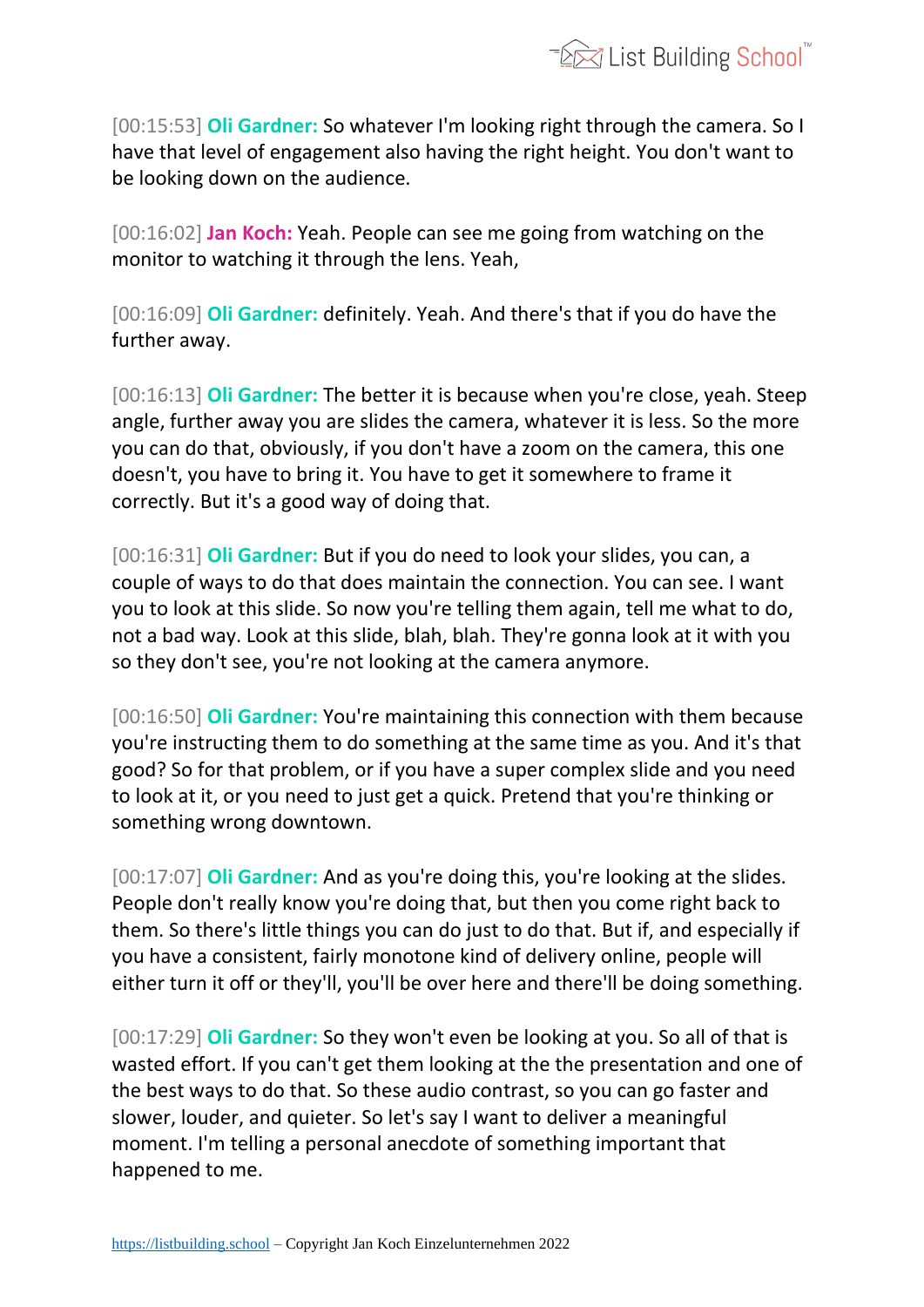

[00:17:53] **Oli Gardner:** I can just, first of all, put a black slide up. So there's nothing to look at on the slide. So they focus on you. This is especially good in real life. So the room gets dark, the lights around you, everybody focused and then have a pause, slow down, make your voice deeper or just more quiet. Now people like, oh, that changed.

[00:18:15] **Oli Gardner:** Oh, I'm interested in what's happening. And then if there's something, really exciting, get excited about it, wave your hands. This is a great technique as well. Wave your hands around when you're virtual presenting, standing up and waving your arms around is one of the most important things, because if you're sitting down and you're clicking through your slides like this, that, Hey, you might hear that whore the mattress.

[00:18:36] **Oli Gardner:** This is a super live mass. So have a remote clicker. I don't call so much and trying to set it up. Like you're actually presenting on stage. You'll have much more energy and that will help. Bring people back in because your voice will change when you do this and when you're standing up and then you can get real loud, it really fast, and people are going to come back to it.

[00:18:57] **Oli Gardner:** And if you want to make a lot of noise, you don't want to shout into the mic. Shut off. I

[00:19:04] **Jan Koch:** turn away from the microphone and

[00:19:08] **Oli Gardner:** right now, that sounds like what was the volume like for you? There was

[00:19:15] **Jan Koch:** barely any difference, right?

[00:19:17] **Oli Gardner:** I'm angry and frustrated, but I don't mess with your ears. I learned that technique to bill burrow on his podcast.

[00:19:24] **Oli Gardner:** He does that a lot. Turns away it gets all that. So little things like that will get people's attention. Audio is the most important thing for virtual Bantu audio in a recording of virtual people will turn it off bad video or lighting they'll suffer through that. Audio is the most important thing.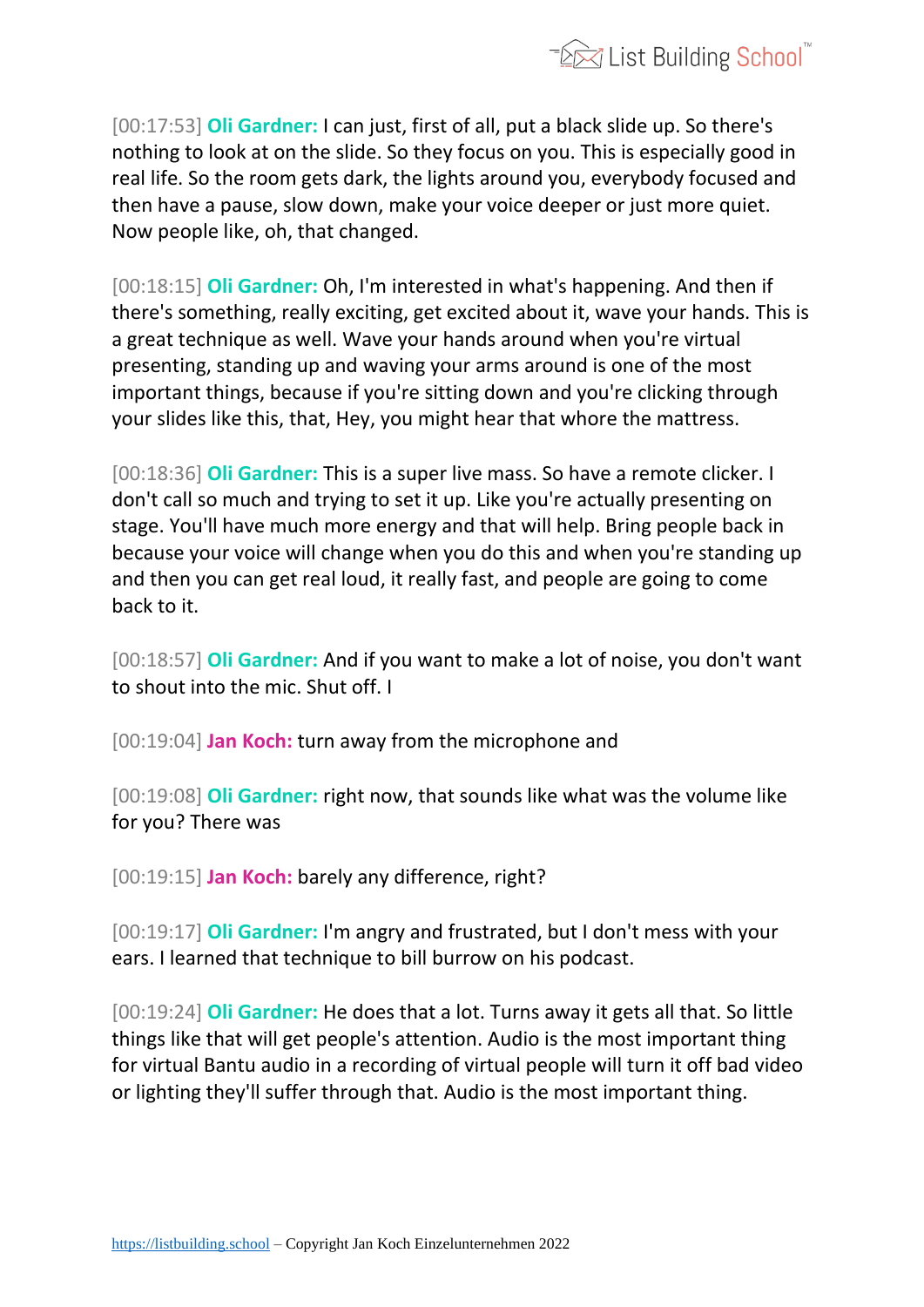

[00:19:45] **Oli Gardner:** Upgrade your mic. Just make it a little bit better than the one that's in your laptop or don't use, apple headphones. Or whatever the quality is just not good enough.

[00:19:57] **Jan Koch:** Yeah. And w probably one of the best ways to upgrade the microphone, especially if you want to have this room for movement and gesturing and moving around and stuff, you want to go with something wild.

[00:20:07] **Jan Koch:** It's I would say roadway let's go or something like that as a good entry, they have a microphone. And then I would assume you, you have a boom arm over your head.

[00:20:15] **Oli Gardner:** Which is great. Cause I can still move around. It's right there. It's very directional. So if I come out here, you're going to hear it. You can hear me, but it's way off. And then it comes back in. It's going to sound awesome again, but I still have the freedom to move around and you're right.

[00:20:29] **Oli Gardner:** Wireless mics are terrible until you get to the road wireless go level like \$200 or something. Whatever it costs. I'm talking Canadian

[00:20:39] **Jan Koch:** dollars. I think it's around 200 us. Yep.

[00:20:42] **Oli Gardner:** And then take it a step further. I have so many mics. So for people, this is what it looks like. You have a transmitter and receiver. Now this is the version one version two just came out. It's significantly better. But yeah, the thing is these look really good. If you're clipping this on, it looks ridiculous. See a lot of podcasters doing this YouTubers and it just looks stupid.

[00:21:04] **Jan Koch:** I think they have this check where you put a laugh, Mike into them, into the reserve, and then you hide the left. Hey, extra

[00:21:12] **Oli Gardner:** to get the regular laugh. Mike. Now you can put this on your hip and you've got that there it's worth the extra. As soon as you do it, the freedom just wander around the room, run off camera, or do you like just, you funds.

[00:21:25] **Oli Gardner:** We'll make more fun for you and a lot more fun for the audience.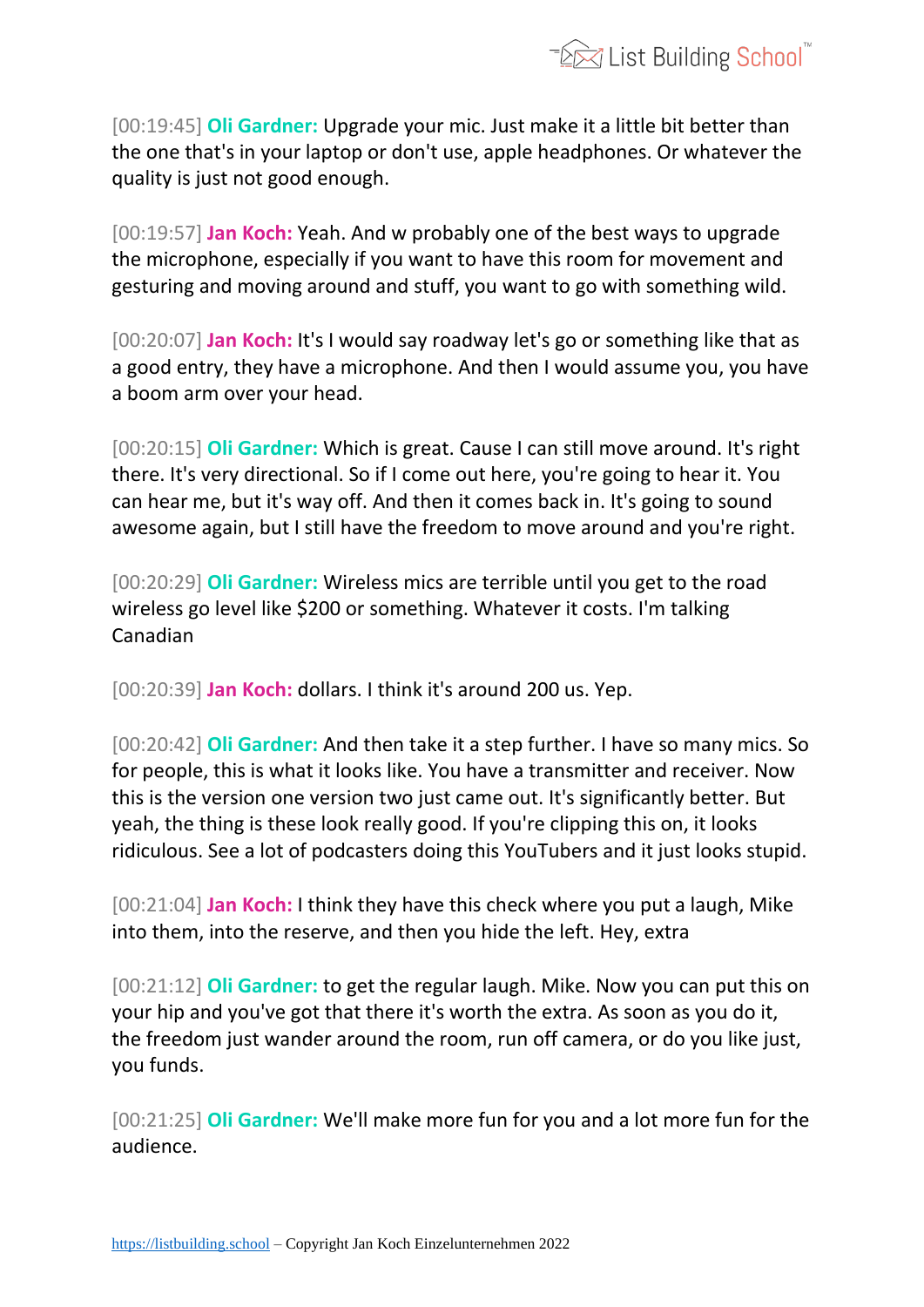

[00:21:28] **Jan Koch:** I have this immediate itch right now that I have to raise the level of my standing desk

[00:21:36] **Jan Koch:** which speaks to the energy that you are conveying in this presentation right here. So it goes to show that you really know what you're talking about right here. And I think many people watching this should consider that when they give a talk. Leverage those techniques for the next webinar for the next speaking.

[00:21:53] **Jan Koch:** Even if you go on a podcast that doesn't have video recording, just the level of more engagement that you have in the audio. We'll make up for it. And the one thing you did just a few moments ago where you lowered your voice, you slowed down, you had this pause that made it very difficult for me as the host, to not feel the void, to not fill the quietness with some bento or some shit going on.

[00:22:22] **Jan Koch:** And I just love that because that immediately gets the audience thinking on, wait, what's going on with. Yeah,

[00:22:31] **Oli Gardner:** exactly. And if you can't afford a wireless set up, just have a Stein desk or put a box on your regular desk and put your stuff that you need on top of that so that you can do this and then, get a it's over there.

[00:22:46] **Oli Gardner:** But. I did a whole breakdown. It was a post on my ultimate guide to virtual presentations on zoom, where I review like nine different mikes and go through them. Then you can hear the quality and the price and all that kind of stuff.

[00:22:57] **Jan Koch:** Below this video.

[00:22:59] **Oli Gardner:** Awesome. You can just get a blue Yeti. They're really great.

[00:23:02] **Oli Gardner:** They sound awesome. And you can just put it in front of you and if you are presented. Close up. They won't see it further away like this you'll see it, but I would rather have a mic in the, in view and sound awesome than not have a mic in view in some.

[00:23:17] **Jan Koch:** Yeah. That's why I have the roll pot, Mike too.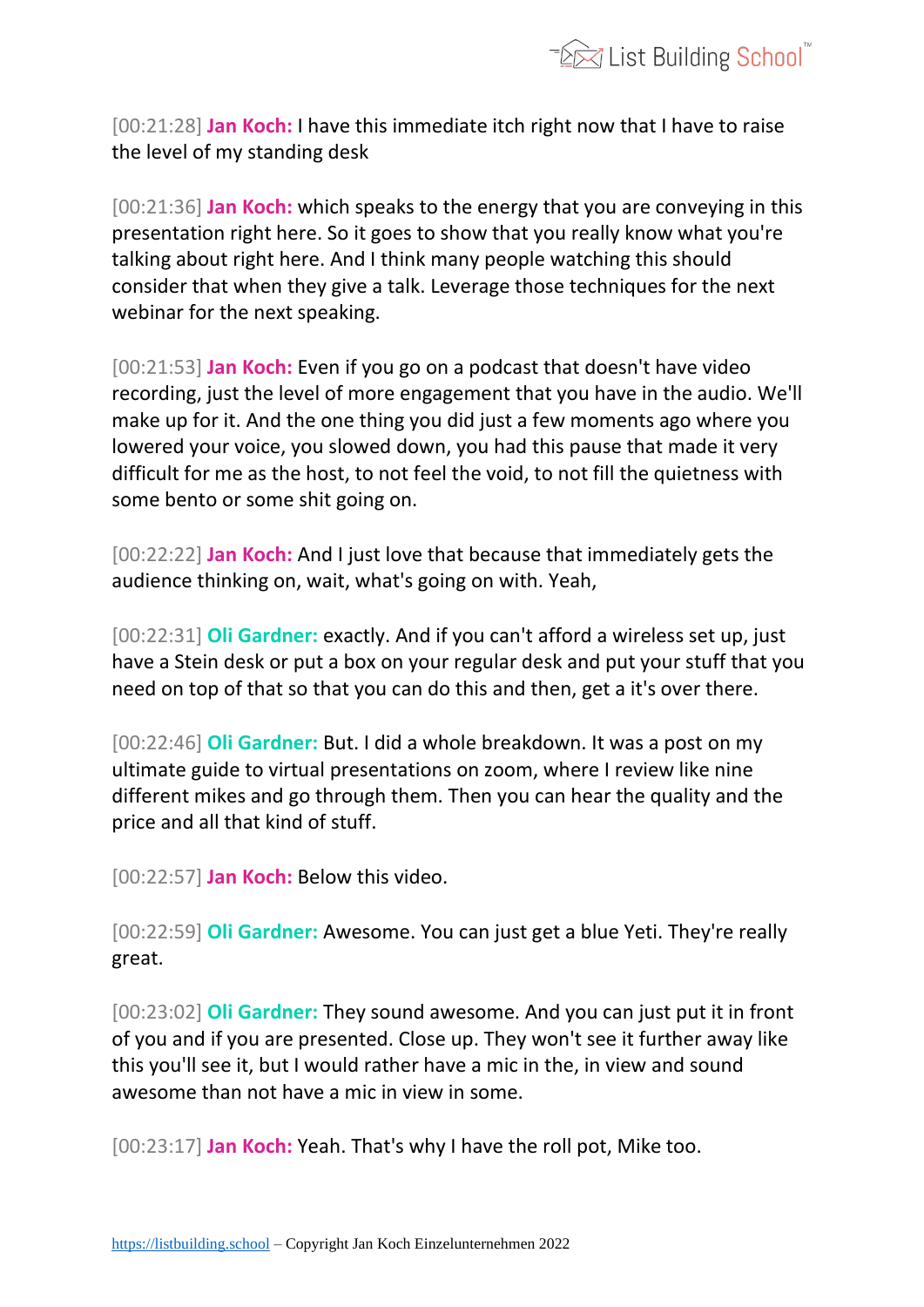

[00:23:20] **Jan Koch:** For first of all, I think it sounds pretty good, but then also I just love the looks and I think it is another way to add some personality into what you're doing when you're speaking. Just have some, obviously my background is nerdy as hell, but I have some. Th that keeps people engaged when they're looking at everything I have on the shelf is on purpose because I want to have people search through what there's going on and then discover some patterns.

[00:23:48] **Jan Koch:** And some people even pointed out that you have DC and you have Marvel on the same shelf. Can you do that? And is a perfect conversation

[00:23:57] **Oli Gardner:** starter. Yeah, I am. I'm the same. Like a lot of this stays where it is. Look at my turntable over there. So I changed that album once in a while, just to, in different videos and, and just another quick tip and this is a great thing to do when you're presenting, just walk away, come back go, do stuff, find something, cause be like, w what was happening here?

[00:24:18] **Oli Gardner:** I'm going to go over here. You can still hear me, but I'm going to go get some stuff. Cause I just thought something and I want to tell you about it, so this is a. Virtual presentations as well. This is only for virtual. Really get some blotting paper things. This takes the oil off your face, and then get this setting powder.

[00:24:39] **Oli Gardner:** Basically this gives it a matte finish. So it takes all the shine off. So when you've got lights on you, it's not like you're, maybe you're sweating, it stopped. It can help with sweat and it'll just stop all this reflections. You'll just look better. And also it just makes you, it gives you a bit more of a balanced.

[00:24:54] **Oli Gardner:** Camera and film and it doesn't cost much and yeah, it can make a big difference.

[00:25:01] **Jan Koch:** Do you think that those gimmicks and details and stuff are needed to really maximize the output and build as, as big of an email as possible through, through speaking, or should people just focus on refining the presentation first and then upgrade the kit as they see results from the first few speakers?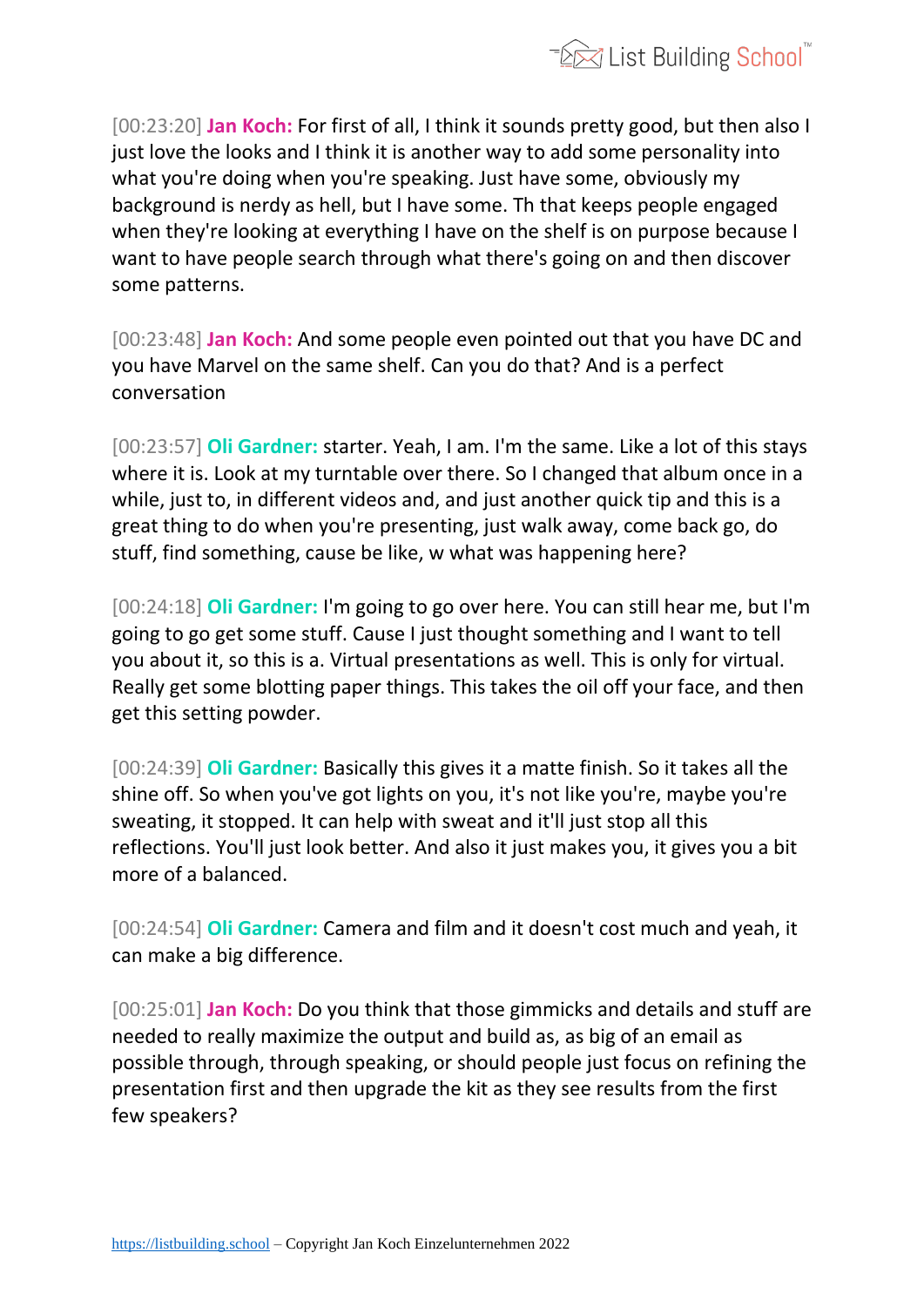

[00:25:20] **Oli Gardner:** I would get, I would jump on the mic thing immediately or the things you can work on, but like you said, at the start, you're going to get more emails if you're awesome. So the better you are in every regard, the more likely you are to succeed. So just get over the audio thing as soon as you can. So that you're not one of the presenters who has people turning it off because it sounds.

[00:25:46] **Oli Gardner:** So that's just the first hurdle, but then yes, work on your delivery practice a lot, because again, the better you are and the more prepared you are through practice, the more you'll be able to ad lib and do the things that I was doing. Cause ad-libbing is always the most special time in a presentation.

[00:26:05] **Oli Gardner:** And it only really happens when you're confident and you know your stuff, because then you're not worried about it and you know what you're doing and you're like, you're bringing. Thinks about more stuff, relate to what you're talking about because it's relaxed and that's where all the fun stuff comes in.

[00:26:21] **Oli Gardner:** And that's where you get a unique presentation that you haven't done before. Yeah, practice. Is massive. Really?

[00:26:27] **Jan Koch:** Yeah. And on that note, one thing I would love to share as well as one story from my personal background is I'm not a native English speaker. And I see so many people obsessed with that and trying to hold themselves back and overthinking and over-complicating stuff on instead of just going out there and being okay with stumbling over your own words from time to time and.

[00:26:51] **Jan Koch:** Messing up the grandma from time to time. And I still remember the first interview I did in 2013 with pat Flynn from smart, passive income. He had a book launch going on and I was lucky enough to get one of the slots in his speaking calendar to promote it. I was like I was cuffing all the time and it was 3:00 AM in the morning for me.

[00:27:11] **Jan Koch:** So I was totally wasted and not up to speed, but I still took the interview and I still published it. And I think I lost the recording from one hard drive crash. But the point is that you have. Just get started and you have to just do it. And I still have videos on my YouTube channel from 2015 that I would love to take offline, but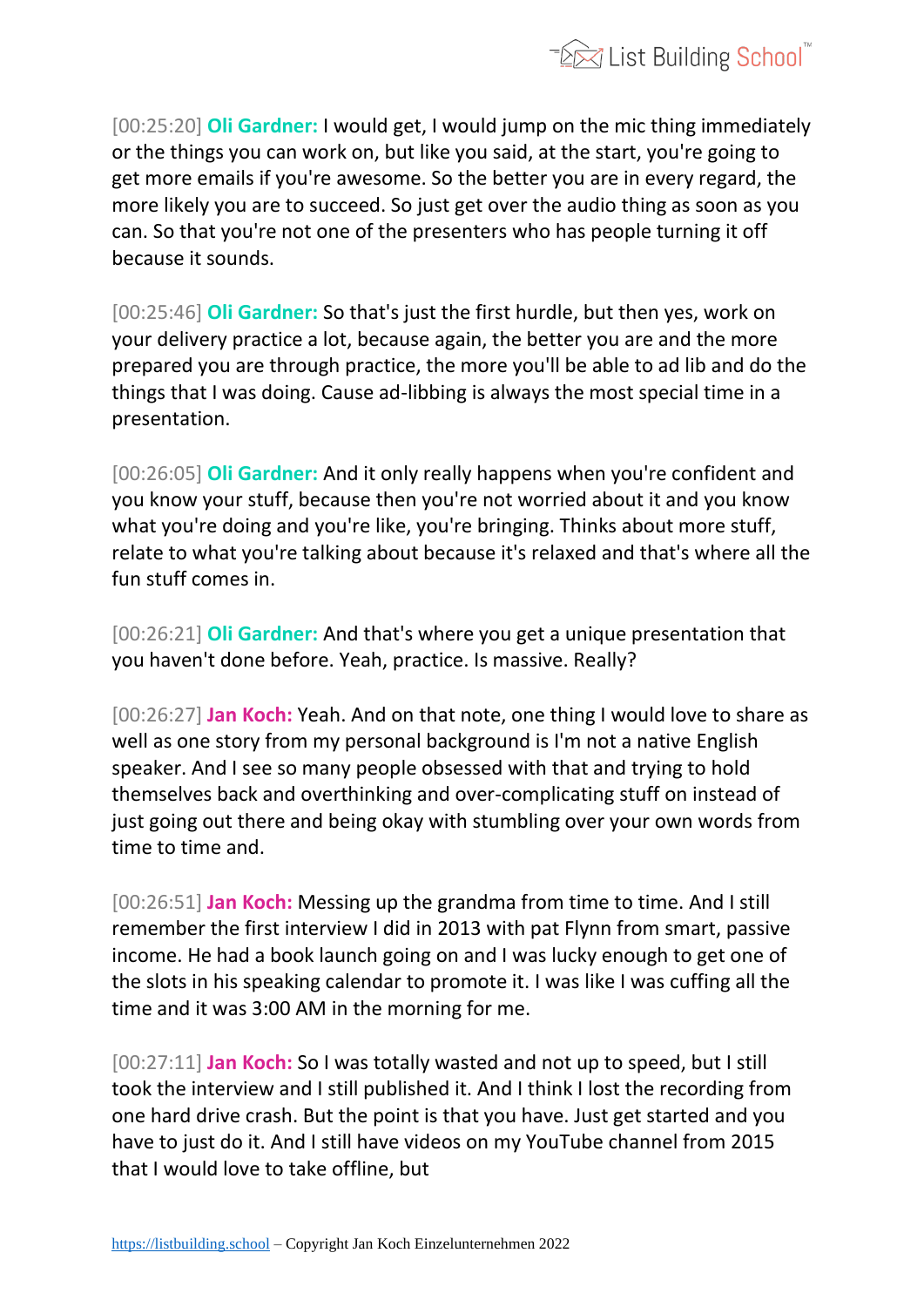[00:27:37] **Oli Gardner:** I just want people to roll.

[00:27:38] **Jan Koch:** Yeah. I just want people to see the transformation that you go through as you do this stuff over and over again. I think there's even one of yours because I interviewed you in 2015 for one of my seminars already and given to what we do right now, how. Confident I am in the conversation with you right now.

[00:27:58] **Jan Koch:** The last time I was like, I have only gotten her on it. I was so nervous and stuff like that. And now I'm still happy and proud that you're joining, but I'm way more able to just enjoy the conversation.

[00:28:10] **Oli Gardner:** Yeah, for sure. Speaking changed my life completely. Like I, I don't know.

[00:28:17] **Oli Gardner:** I was so scared of it. I thought it was pointless. I didn't understand. So then when eventually I was dragged into doing it and did really well, it just changes your confidence so much. It's terrifying to begin with and everybody don't think, oh, these speakers, they're not scared. Not anymore. No.

[00:28:32] **Oli Gardner:** Sometimes yes. But at the beginning, yeah, terrified. I remember being in a hotel waking up and it was that I woke up and I'm like, I don't recognize this. Oh shit. And I threw up, I realize where I, wasn't, why I was there. The nerves hit everyone. The me now to me then is night and day both in terms of confidence, but also in terms of the friends I have, I've made lifelong friendships with amazing other speakers all around the world.

[00:29:02] **Oli Gardner:** And just like I said, at the beginning, Your level of knowledge of what you do is way more advanced than before you do this, because the pressure to be great is it's very effective at making you better.

[00:29:20] **Jan Koch:** Yeah, this is one saying that I still remember from my study types. Like I have a problem with motivation until I have a deadline problem.

[00:29:28] **Jan Koch:** And it's similar. It's similar with the speaking gate, because as you said, you have to deliver, you have to really know what you're talking about but on the other hand, they just speaking, just. Any career on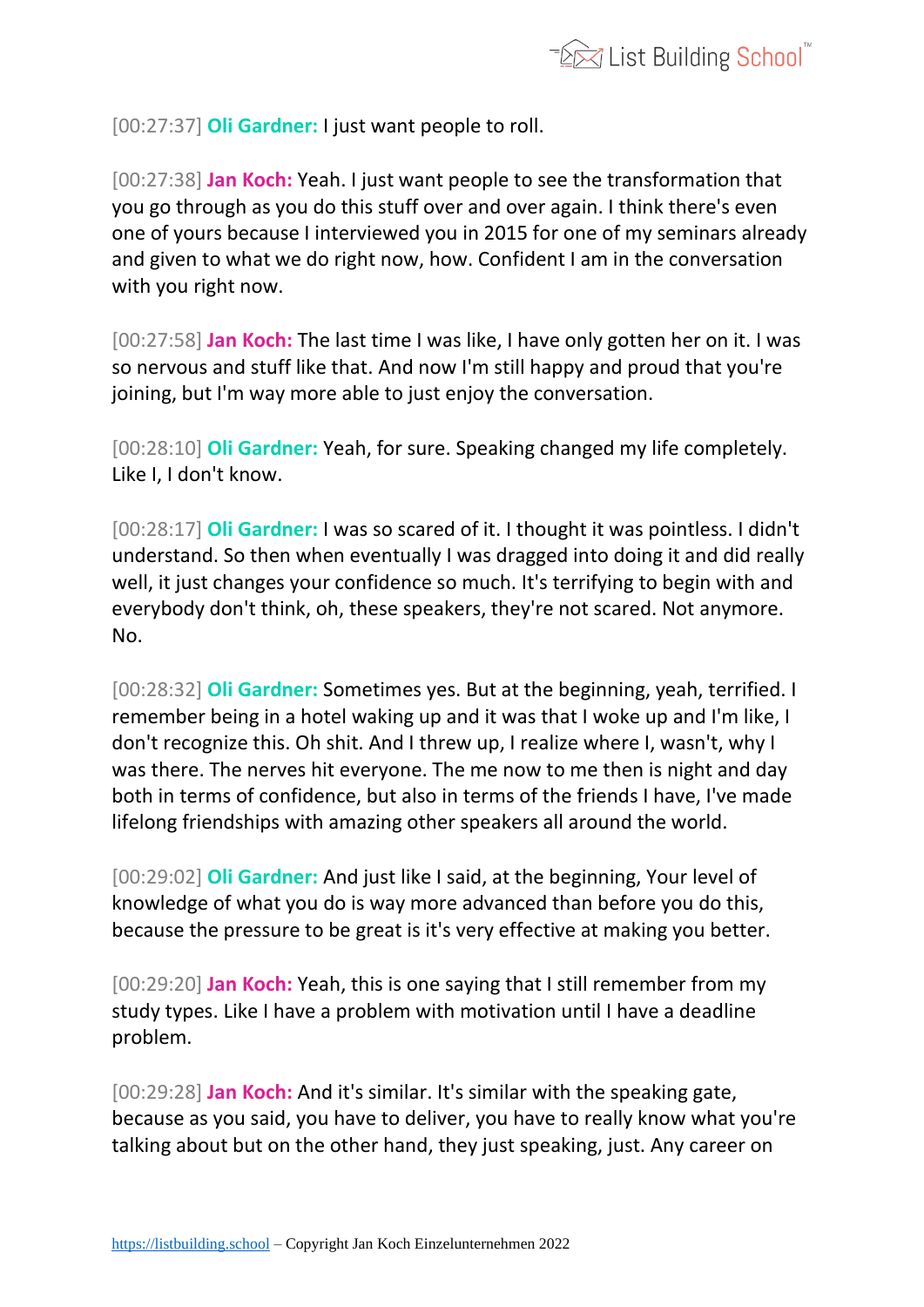

steroids, if you do it well. And if you're willing to embrace the suck in the first few speaking gigs.

[00:29:47] **Jan Koch:** Yeah. I would love to change causes a little bit in this conversation because one thing that I think is really important to talk about is that when you apply for speaking gigs, having a big email list helps because everybody who's organizing like virtual summits or runs a podcast or who wants half paid because they usually reliably is in part on the speaker driving attendance.

[00:30:15] **Jan Koch:** To that event and to that speaking gigs. So I would love to hear a little bit from your perspective of what having, or what email marketing has done to your public speaking career.

[00:30:28] **Oli Gardner:** Yeah. Interesting. I'm

[00:30:30] **Jan Koch:** totally off script by the

[00:30:32] **Oli Gardner:** way. So that's good. Cause there's things, what do you do when you have someone's email?

[00:30:36] **Oli Gardner:** How do you how do you get meaningful stuff? I think one thing you can do is, and I'll I'll wiggle my way to answering the question like a politician, but then wiggle away from it. When don't suddenly just flood people with I've got this great thing or does it make it relevant again?

[00:30:54] **Oli Gardner:** The one thing you can do is invite them to every subsequent virtual presentation, take them on this continuous journey of your growth and your. Content and presentations, then you're going to build up this kind of rapport and the more people who are impressed by what you do and see you, the greater, the chances a conversation we'll have will happen, where someone will they be like asking for.

[00:31:21] **Oli Gardner:** I'm trying to find a speaker. Does this looks like that and suddenly, oh yeah, I saw this. I saw this person. She was awesome. He was awesome. Recommendations is one of them. Ways to get your momentum going and also do it yourself whenever you're on a podcast, recommend someone else and, keep that going because the more you do that, the more it'll come back to you.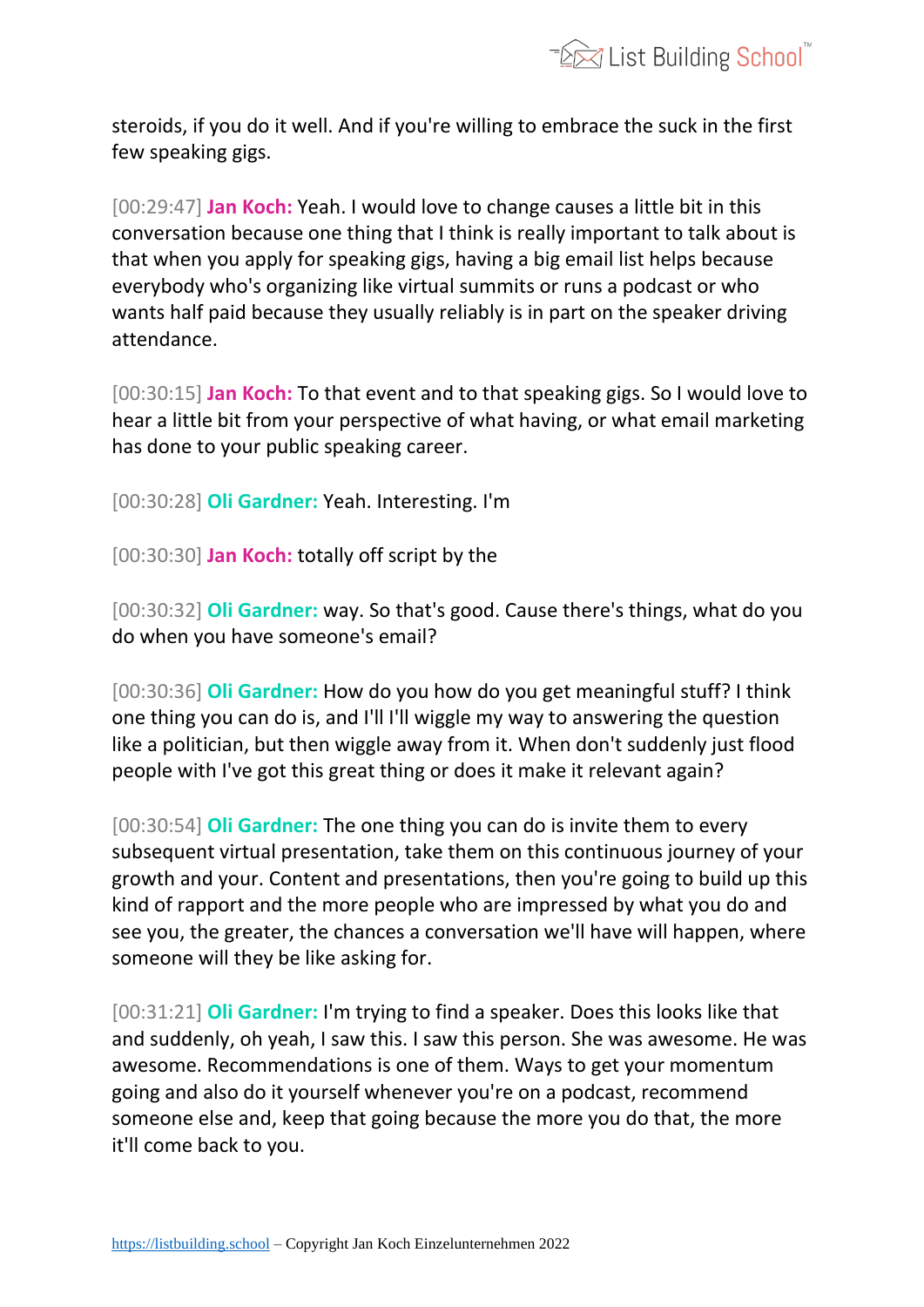

[00:31:45] **Oli Gardner:** If you treat people well like that, try and if someone asks you to speak and it's not your topic say, but I know someone who is say no, but I know someone who be great for it. But. If you attend events, you're now on someone else's list. So now if that event is emailing you, you can go, if you get on them, their lists, then you can, when this come in and go, Hey, I have a great topic that I don't think you have one for in your lamp this year.

[00:32:14] **Oli Gardner:** Blah, blah, blah. So that can help you pitch that way. So your. I think he's doing outreach to get on their radar, but you're doing it within the context of them having already emailed you. So there's already a conversation going

[00:32:25] **Jan Koch:** that's a perfect way to wiggle your way to the answer. I really like this because it boils down to building relationships.

[00:32:36] **Jan Koch:** In the marketing space, which I think many people overlook these days, they just focus on filling the lead pipeline instead of really getting to know people. And it leads into the next question that I had is how do you book yourself on events? How do you get paid speaking gigs? How do you elevate your brand with that?

[00:32:56] **Jan Koch:** And obviously pitching event organizers pitching podcast hosts for yourself is a fantastic way to

[00:33:04] **Oli Gardner:** sell. Yeah. And you need to be discoverable the mortgage. You do. The more people will find you, but you need to have a landing page per event for your resources, but you also need a speaker page and you need to, so when people find you or when you're pitching, cause a lot of people will just put a description of what they want to talk about in and that's it.

[00:33:26] **Oli Gardner:** That's not very good. You give a URL to your speaker page, which has your highlight reel on it. It has testimonials from other events or other speakers, or what I love to do is after an event, go to Twitter, find all of the best tweets and then add some of them to your speaker page. Cause having audience members talk about how great it was, is wonderful social proof for an event organizer, when they're searching for speakers and the number one thing you need is videos, right?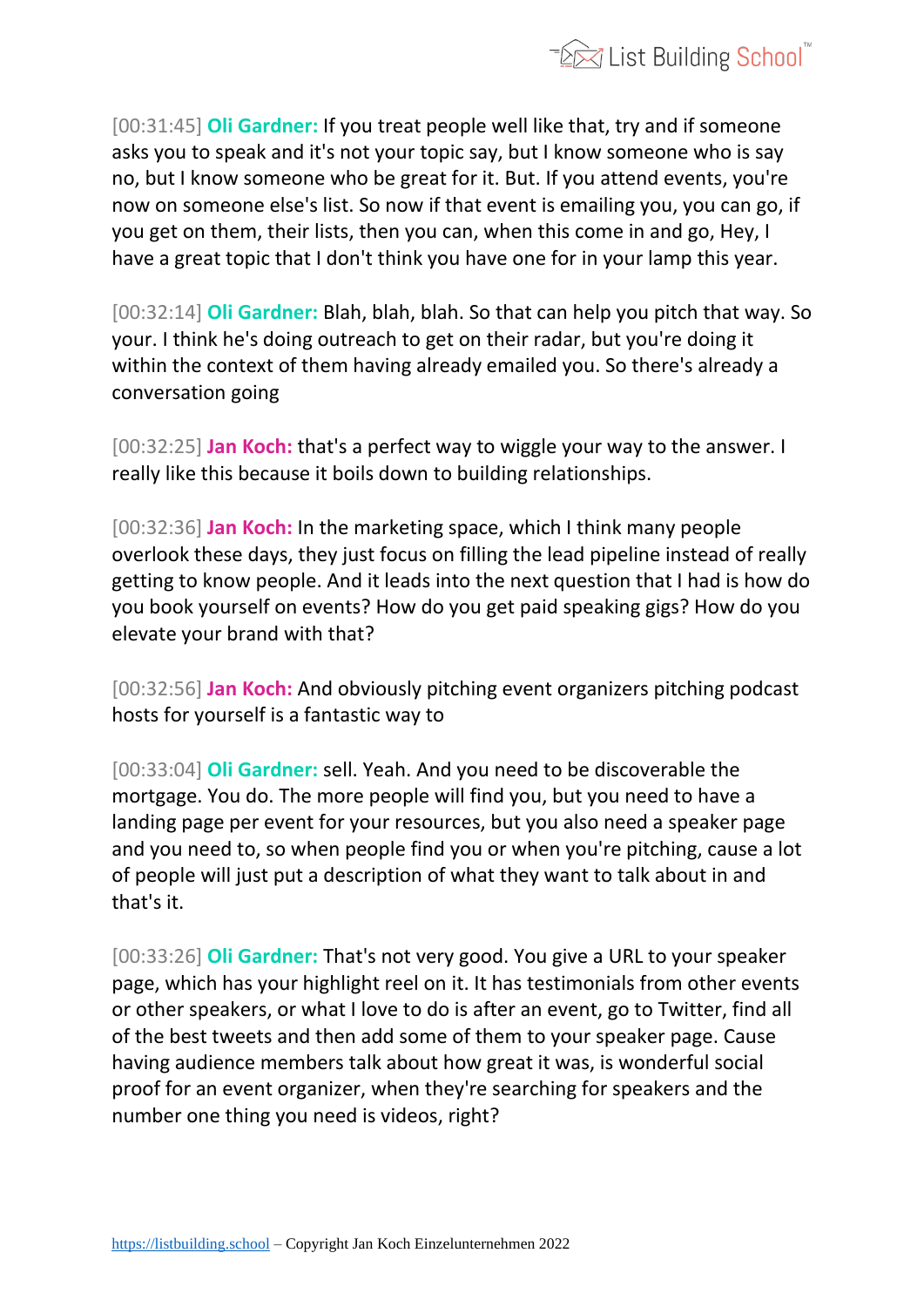

[00:33:56] **Oli Gardner:** I. Do a lot of research into this and almost all events will not take a chance on a speaker. If they don't have a video, they can't see them in action. And if you haven't done a gig, this recorded it before. You've never spoken before, recorded yourself, record just something. So you have something that I put up on YouTube, try and put as many places as possible so that people can find something of yours.

[00:34:20] **Oli Gardner:** Yeah. And one of the reasons is if it's a. The organizer doesn't want to risk an unknown from an audience who's paid money for the tickets. Yeah. We started a meetup. That's going to be free. Get them to record it. Or if they're doing that or record it, get a friend to record it. If they're not, that's a great way to get in and get practice and get your video because the video is the first thing you need.

[00:34:43] **Oli Gardner:** Yeah.

[00:34:45] **Jan Koch:** That's a great point with it, a paid event, pressure that comes with when you're putting something together and I'm going through the same with the summit too. The attending is free, but I will sell the replays of the sessions as well to people who find them valuable. And this is a very important role for myself too.

[00:35:04] **Jan Koch:** So when I go through the speaker selection process, I cannot just have a list speakers like bestselling authors on, on the lineup because obviously I'm not as well known to get all the people I would love to, but also. When it comes to virtual summits, you need to have some speakers promote the event and some promote more than others.

[00:35:27] **Jan Koch:** And usually when you make some very popular speakers with some up-and-comers who have something noteworthy to say those up and comers were promoted a lot more than the people with well-established audiences, they don't need to, frankly.

[00:35:44] **Oli Gardner:** And it's the. It's the opposite of what you think, think I'll get this big name.

[00:35:49] **Oli Gardner:** They've got a massive Twitter following. They'll bring loads of people in. They might share it. And I'll have a little bit of impact, but you're right. The up and comer is much more hungry. They need it. So they're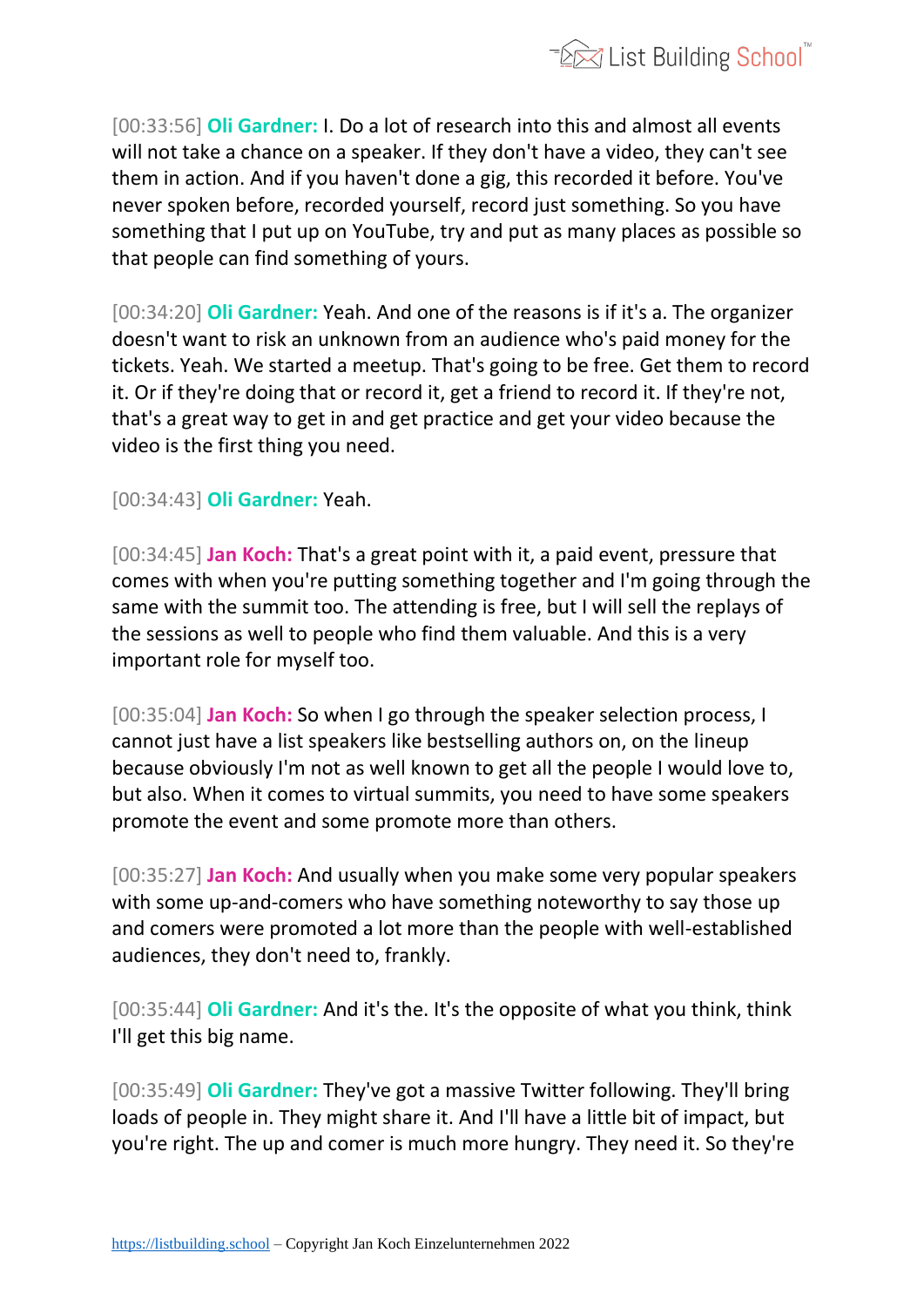

going to put the effort and they want to be impressive to you. They want to help out.

[00:36:03] **Oli Gardner:** So yeah, absolutely. So if you are an up and comer work hard at that support the event and when the event's done, thank the event or. 'cause a lot of speakers think that they deserve the thank you. They do, but they the way or expect for that. And actually don't expect that right away. The event organizers are so busy after the event has ended, but you think it's ended up, they're going to say thank you.

[00:36:28] **Oli Gardner:** No. They've got to edit recordings that are sending them out. They got a whole bunch of email stuff. This is a lot of stuff going. So expect that you reach out, you'd be the first and say, thank you for having me. That was an awesome event, super fun for me, blah, blah, blah. That will ingratiate you to them.

[00:36:46] **Oli Gardner:** So then next year there'll be thinking of you first. If they're going to bring back people again, if you did a good job and then you're, super nice. Things like that are important and people don't really think of.

[00:36:57] **Jan Koch:** Yeah, it's a fantastic point that you're making right here. As you build those relationships with organizers, they have their internal circles too.

[00:37:06] **Jan Koch:** So I'm talking to other event hosts and obviously there's virtual summit mastery, the course in the background. And when I have somebody who's over-delivering on my events, I will be referring them to the students in VSM. I will work with them for my clients and stuff like that. And you arrive. I'm guilty of this myself when I joined podcast.

[00:37:25] **Jan Koch:** So I was obviously, I thank the podcast hosts for having me. I promote the podcast. If they give me the material to make it easier promoted, but going that extra mile in helping them and offering maybe three other potential guests for them in the end and giving some ideas of what topics they could invite me back on that is a brilliant way to multiply the speaking, et cetera.

[00:37:51] **Oli Gardner:** Totally. And one of the first things that I do as an event organizer, when we do CTA conference bounce I reach out to my other friends. Who've put on events to go, Hey, who are your three best speakers last year?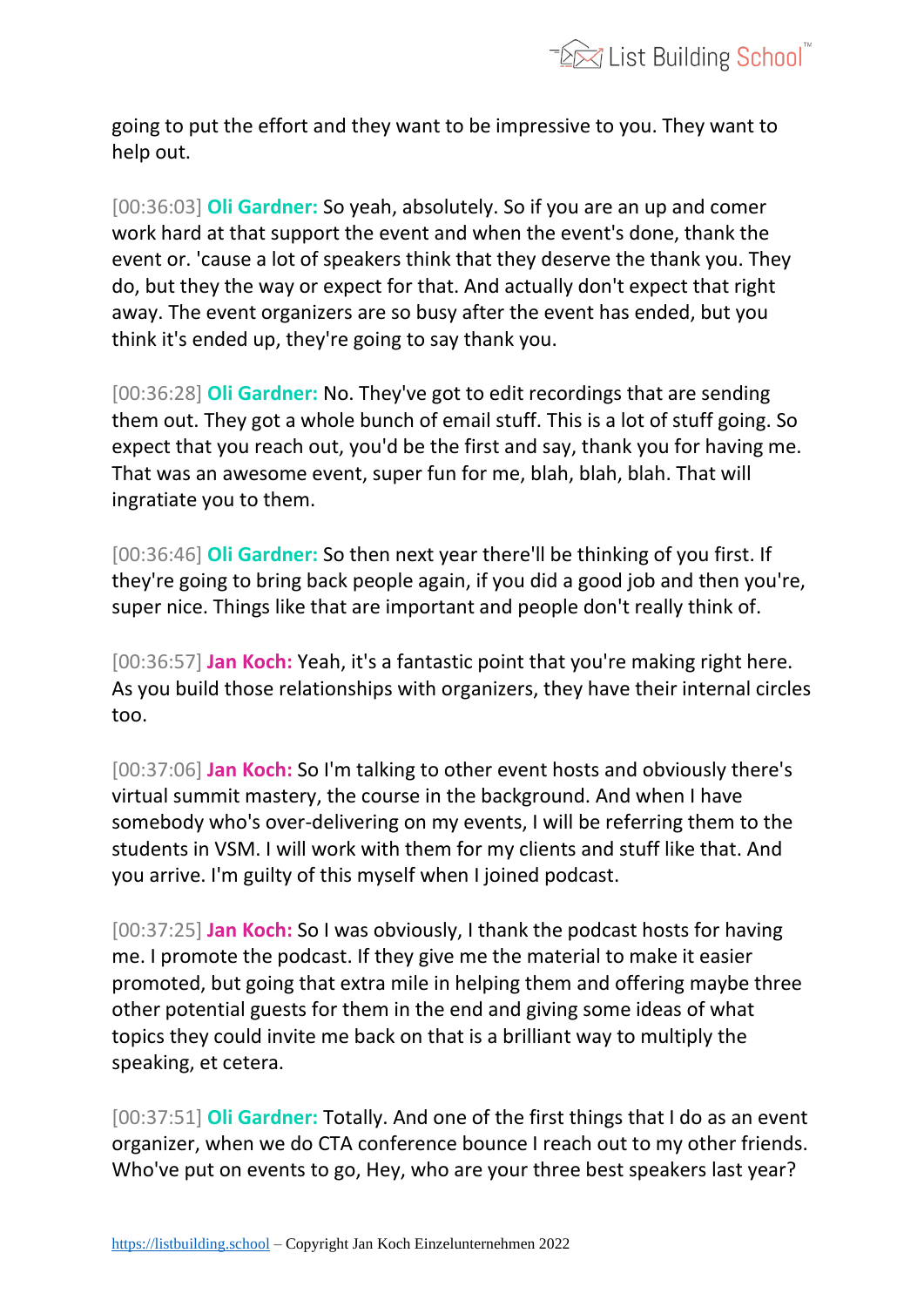

Or do you have anyone who does design or does copywriting, blah, blah, blah. And you just hunt for those?

[00:38:06] **Oli Gardner:** Cause that's the fastest way to find someone. So yeah, the more your top of mind, or you did a great job or you were fun to pee with or whatever, the more you'll get those recommendations. Yeah. Somebody else cross my mind there, but I totally lost it. And I meant

[00:38:22] **Jan Koch:** Th this is also a beautiful moment.

[00:38:24] **Jan Koch:** I think. We are both human and we tend to put those speakers on pedestals and think that they are so perfect. They never make mistakes. I just threw my mouse, the round, which probably was on the microphone. You lost train of thought right there. What's the point of obsessing about this or seeing this as negative.

[00:38:46] **Jan Koch:** It's just making us more relatable.

[00:38:49] **Oli Gardner:** Totally. Mistakes, especially tech problems are terrifying initially. As you get more experienced, you'll deal, I really technical presentation. So if something's going to go wrong, it always happens to me, but I've learned how to deal with it. And that's it for people when you're designing your present.

[00:39:07] **Oli Gardner:** Step back and look at it and go, where are the I call them shit, hits the fan moments. Where are all the potential places in your presentation where something could go wrong, whether it's playing a video, whether it's doing something interactive, what it is, and then design a counter experience for, if it goes wrong, what are you going to do?

[00:39:24] **Oli Gardner:** So that way in the moment, go, oh shit, nothing. Ah, nothing works and you're sweating and you're trying to fix stuff. You know how to do something you've planned. Way smoother and you just get better and better over time when you know, things like that happen because they wouldn't have,

[00:39:40] **Jan Koch:** yeah. I think it's just coming back to the point of overcomplicating stuff and looking for excuses for not doing something that's scary.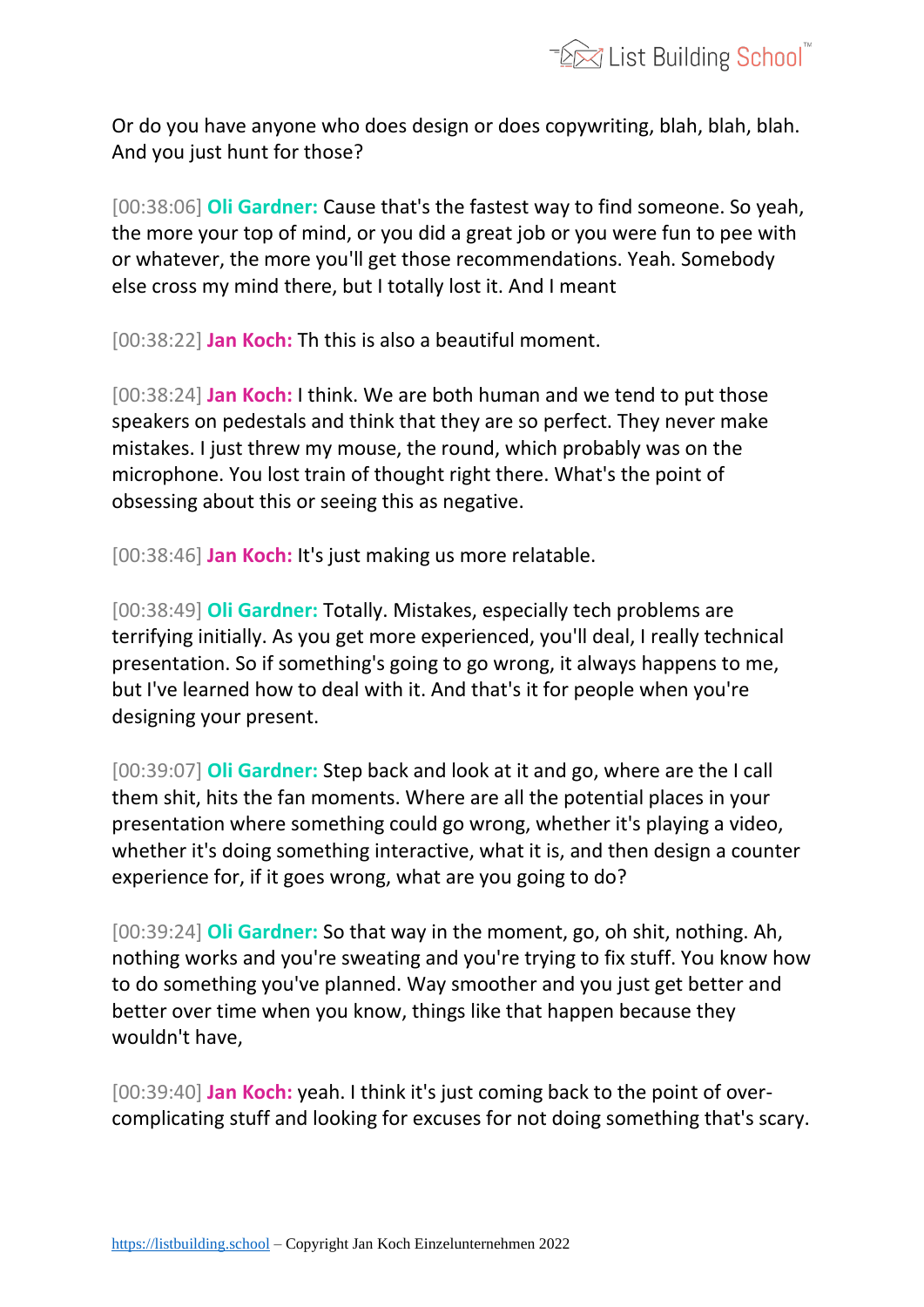

[00:39:50] **Jan Koch:** I think it, you just have to get out of your own way sometimes. One question that came to my mind was, yeah. Is there any speaking opportunity that is too small to take advantage of? Or is it just like jump on every opportunity that you can get?

[00:40:06] **Oli Gardner:** It depends on two things. You're staging your career.

[00:40:08] **Oli Gardner:** If you're a beginning speaker say yes to everything, because you want the experience, you want the videos you want the connections just because 10 people show up. Doesn't matter if you did a good job, because the event organizers still saw you do a good job. They'll still refer you. Whether there was one person or a thousand people in the room, because it's about your content performance. And then it's about how relevant is it? If your goal is to get, if you have a software company, your goal is to get customers, not clients, say a consultant, you need three clients or whatever, every quarter, just the. If you look for customers to sign ups for software, you need a lot more of them.

[00:40:48] **Oli Gardner:** So you need more people in the audience to try and succeed in that regard. And, but don't expect a whole bunch of stuff. It's very serendipitous. It will have an effect if you're good somewhere, but don't expect all these signups to flood in. It never really happens. You just have to believe that it's going to lead to something good, but a good technique.

[00:41:07] **Oli Gardner:** If you are a consultant or someone who wants. Great. I got this tip from Melanie diesel foundation. It's a brilliant tip. Cause I was asking her a different question. I was asking a question to lots of speakers. Excuse me. What's your favorite speaking slot? And she said, this is just so brilliant. If you're looking for clients, you want to try, because ask for what you want again, ask the ordinance, organize it where you want to speak.

[00:41:31] **Oli Gardner:** Sometimes they're planning. They won't say yes, or if you're not a big name, they won't put you here. We're here or trying to. Before break before lunch or before the end, before the after-party cause then you're coming off stage, right? When other people have time, right? They're not going to watch another speaker.

[00:41:50] **Oli Gardner:** You can have a conversation because when you come off stage, often people have questions and they wanna engage with you. If you've got no a couple of hours to have a drink and hang out or whatever, or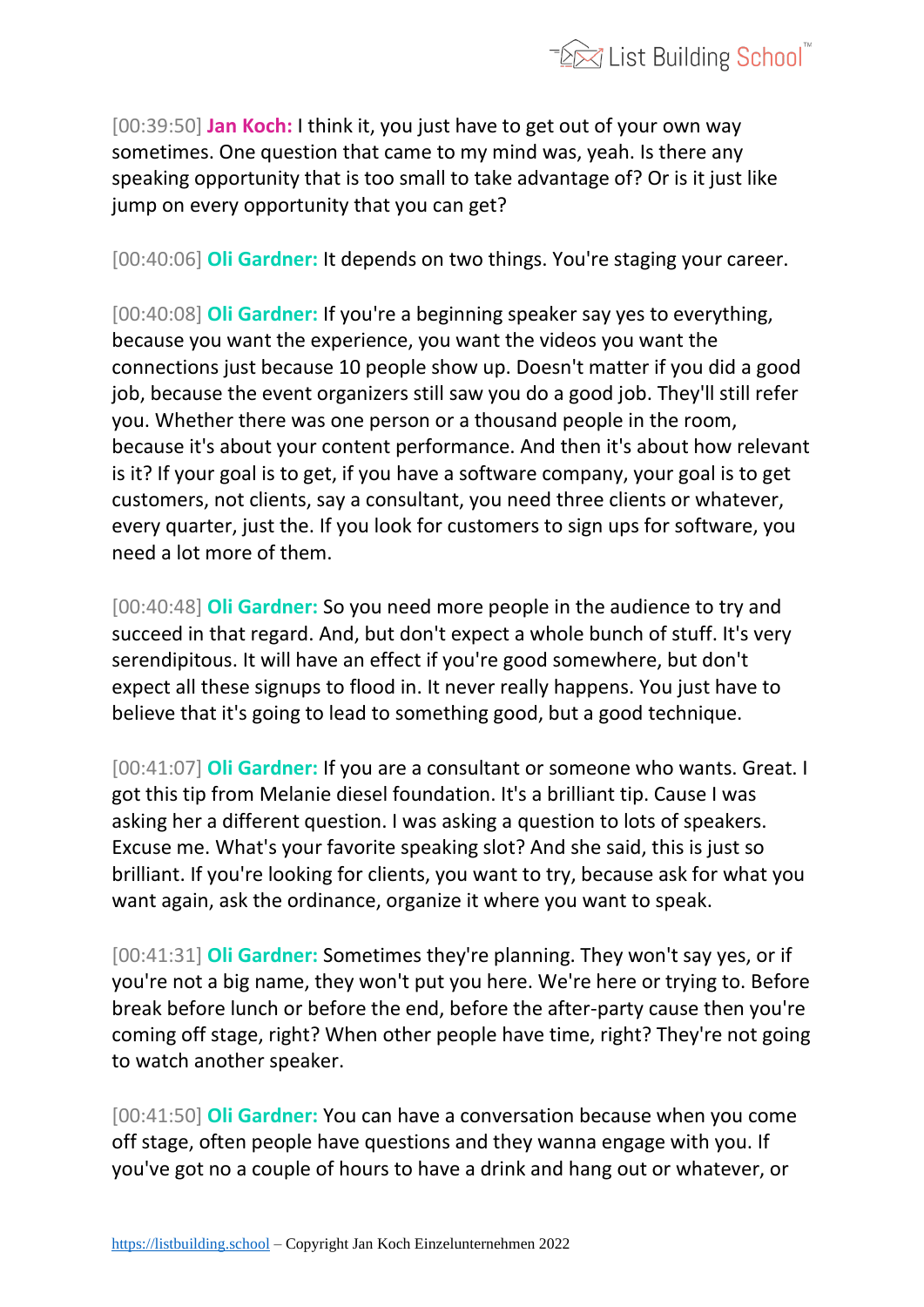

sit down and have lunch, that's how you're going to turn them into a client. So that's a brilliant thing that is brilliant.

[00:42:08] **Jan Koch:** Yeah, that is smarter. I I've never thought about this. I always thought that offers the opening keynote and closing keynote. What would be the best spots to be, but being able to continue that. Yeah. Yeah. True for quality

[00:42:23] **Oli Gardner:** will be best. Yeah. Yeah. I got fascinating answers to that question. Some people have everybody puts me as the opener or the closer, because I'm a name, blah, blah, blah, other people telling me this.

[00:42:32] **Oli Gardner:** I'm often. Open day two, they say, and I don't want to do that. I'm a night owl. I don't like getting up early. So 9:00 AM slot on day two and everyone's hung over. So there's a third of the people aren't even there. And I don't want to be there at that time. It's, everyone has a different thing.

[00:42:47] **Oli Gardner:** So ask for know, what's good for you and ask for what you want. I

[00:42:52] **Jan Koch:** love it, Jay, just having that confidence as a speaker to ask for what you want is so important.

[00:42:57] **Oli Gardner:** What's the worst thing. Yeah, sorry. We it doesn't, we can't change it. Okay. Okay.

[00:43:05] **Jan Koch:** I make up for it. Yep. Yep. I love it. And unfortunately, we're coming close to the end of the session already.

[00:43:12] **Jan Koch:** I would love to continue for another two hours. Obviously. I need to be respectful of your time. One last question for you and I put this in a highlight reel together, so no pressure, but th this is going to be. I would love to know your number one tip for speakers, ideally in individual work, because that's what everybody focusing on.

[00:43:34] **Jan Koch:** What is the number one tips because individual world need to know about to build their email list from the speaking gigs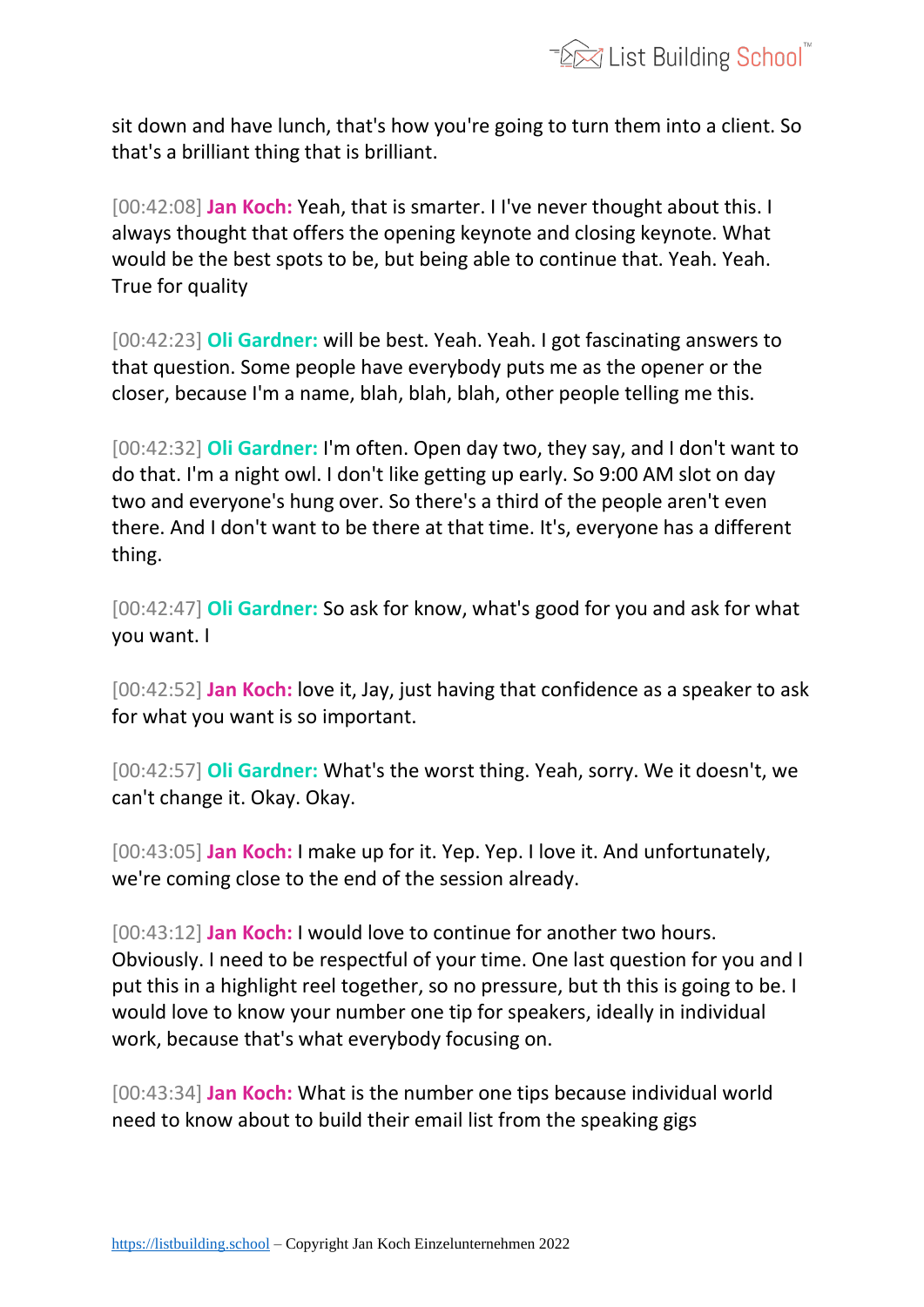

[00:43:43] **Oli Gardner:** you're recording is essential. One of the biggest mistakes people will make is they'll do the traditional thing where you'll put the hashtag of the event. That's what you do when you're speaking in the real world.

[00:43:57] **Oli Gardner:** Cause then you change it before the next one. Don't do that for a virtual gig flying around. It wasn't mine. I don't have enough. You you want create as professional recording as you can. Now, the best thing to do is to record it yourself. Not at the time of the. Try and get something exceptional.

[00:44:16] **Oli Gardner:** Cause then you can break into little things. You can make a video on demand. You can use it for lots of content because your talk is incredibly valuable. So you don't want to just do a pre presentation and then it's done. You're like, okay, lots of that. You want that content because you can repurpose it in so many ways.

[00:44:34] **Oli Gardner:** But don't put a hashtag in because then you can't use the video because you need to genericize it a little bit. You don't have to, if you're gonna make the recording separately, but obsess over recordings, I would say that's how you, that's how you will be able to do a better job faster, because also you have to practice more if you're gonna make recordings and you're doing yourself because the recording you'd get from an organizer.

[00:44:58] **Oli Gardner:** If it's a virtual might be from zoom and that is garbage, right? It's not going to be high level. You need to do it yourself. I've got a set up right there for recording. When I do. I made recordings. And one of the reasons, another reason you want to do this is it scales. Now everything's virtual. A lot of events have gone to prerecorded.

[00:45:18] **Oli Gardner:** So you make the recording, you can edit it, you can make it awesome. And you give it to them. Now you can say yes to all of the gigs that are doing that, and it's much easier. Also make your talk, make a couple of versions, 45 minutes, 40, 30, 20. And you can say yes to all these things where they have specific.

[00:45:37] **Oli Gardner:** Limits and it's fastest way to scale. Yeah. Recording,

[00:45:41] **Jan Koch:** recording, recording. Yeah. And repurposing, repurposing. Repurposing. Yes. On the same lines. Yeah. Oli, thank you so much. I had a blast. I hope the audience did too. Where do people get in touch with you?